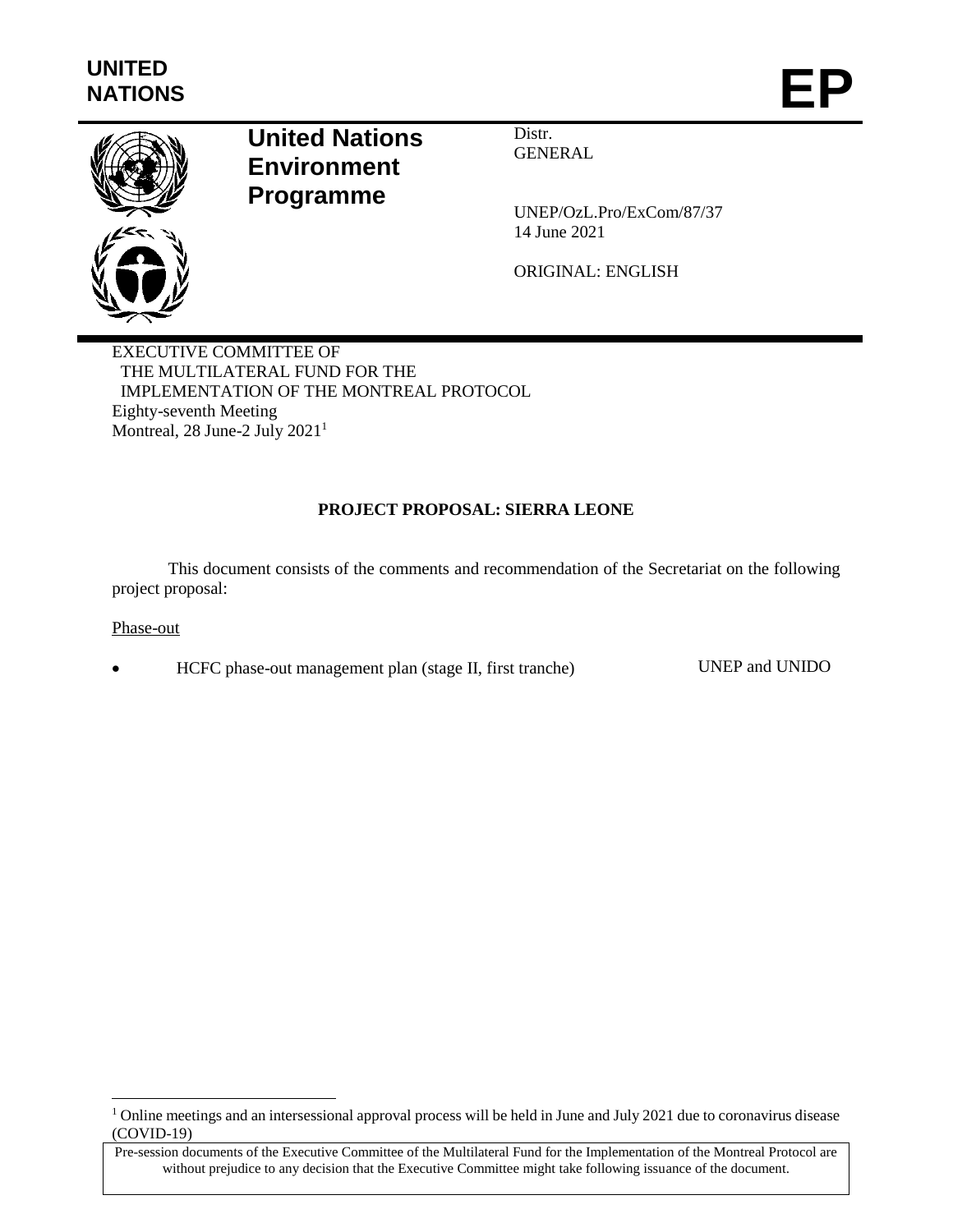# **PROJECT EVALUATION SHEET – MULTI-YEAR PROJECTS**

# **SIERRA LEONE**

| (I) PROJECT TITLE                                                     |  |                                |               | <b>AGENCY</b>  |         |                                  |           |                  |                                |                  |                                                    |                   |                  |                                    |                    |  |
|-----------------------------------------------------------------------|--|--------------------------------|---------------|----------------|---------|----------------------------------|-----------|------------------|--------------------------------|------------------|----------------------------------------------------|-------------------|------------------|------------------------------------|--------------------|--|
|                                                                       |  | HCFC phase-out plan (stage II) |               |                |         | UNEP (lead), UNIDO               |           |                  |                                |                  |                                                    |                   |                  |                                    |                    |  |
|                                                                       |  |                                |               |                |         |                                  |           |                  |                                |                  |                                                    |                   |                  |                                    |                    |  |
| (II) LATEST ARTICLE 7 DATA (Annex C Group I)                          |  |                                |               |                |         |                                  |           |                  |                                | Year: 2020       |                                                    | 0.56 (ODP tonnes) |                  |                                    |                    |  |
|                                                                       |  |                                |               |                |         |                                  |           |                  |                                |                  |                                                    |                   |                  |                                    | <b>Year: 2020</b>  |  |
| (III) LATEST COUNTRY PROGRAMME SECTORAL DATA (ODP tonnes)<br>Chemical |  |                                | Foam          | Fire-          |         |                                  |           |                  |                                |                  |                                                    |                   |                  |                                    |                    |  |
|                                                                       |  | Aerosol                        |               | fighting       |         | Refrigeration                    |           |                  |                                | Solvent          | Process<br>agent                                   | Lab<br>use        |                  | <b>Total</b> sector<br>consumption |                    |  |
|                                                                       |  |                                |               |                |         | Manufacturing                    | Servicing |                  |                                |                  |                                                    |                   |                  |                                    |                    |  |
| HCFC-22                                                               |  |                                |               |                |         |                                  |           | 0.56             |                                |                  |                                                    |                   |                  |                                    | 0.56               |  |
|                                                                       |  |                                |               |                |         |                                  |           |                  |                                |                  |                                                    |                   |                  |                                    |                    |  |
| (IV) CONSUMPTION DATA (ODP tonnes)                                    |  |                                |               |                |         |                                  |           |                  |                                |                  |                                                    |                   |                  |                                    |                    |  |
|                                                                       |  | 2009 - 2010 baseline:          |               | 1.70           |         |                                  |           |                  |                                |                  | Starting point for sustained aggregate reductions: |                   |                  |                                    | 1.67               |  |
| <b>CONSUMPTION ELIGIBLE FOR FUNDING (ODP tonnes)</b>                  |  |                                |               |                |         |                                  |           |                  |                                |                  |                                                    |                   |                  |                                    |                    |  |
| 0.58<br>Already approved:                                             |  |                                |               |                |         |                                  |           | Remaining:       |                                |                  |                                                    |                   |                  | 1.09                               |                    |  |
|                                                                       |  |                                |               |                |         | 2021<br>2022                     |           |                  |                                |                  |                                                    |                   |                  |                                    |                    |  |
| (V) BUSINESS PLAN                                                     |  |                                |               |                |         | 0.10                             |           |                  | 2023                           |                  |                                                    |                   | <b>Total</b>     |                                    |                    |  |
| <b>UNEP</b>                                                           |  | ODS phase-out (ODP tonnes)     |               |                |         |                                  |           |                  |                                | 0                |                                                    |                   | 0.10<br>$\theta$ |                                    |                    |  |
|                                                                       |  | Funding (US \$)                |               |                |         | 59,250                           |           |                  |                                | $\boldsymbol{0}$ |                                                    |                   | $\boldsymbol{0}$ |                                    | 59,250<br>0.40     |  |
| <b>UNIDO</b>                                                          |  | ODS phase-out (ODP tonnes)     |               |                |         | 0.20                             |           |                  |                                | $\boldsymbol{0}$ |                                                    |                   | 0.20             |                                    |                    |  |
|                                                                       |  | Funding (US \$)                |               |                |         | 64,583                           |           |                  |                                | 0                |                                                    | 65,000            |                  | 129,583                            |                    |  |
| (VI) PROJECT DATA                                                     |  |                                |               |                | 2021    | 2022                             | 2023      |                  | 2024                           | 2025             | 2026                                               | 2027-             |                  | 2030                               | <b>Total</b>       |  |
|                                                                       |  |                                |               |                |         |                                  |           |                  |                                |                  |                                                    | 2029              |                  |                                    |                    |  |
| Montreal Protocol consumption limits                                  |  |                                |               |                | 1.10    | $\overline{1.10}$                | 1.10      |                  | $\overline{1.10}$              | 0.55             | 0.55                                               | 0.55              |                  | $\boldsymbol{0}$                   | n/a                |  |
| Maximum allowable consumption                                         |  |                                |               |                | 0.56    | 0.56                             | 0.56      |                  | 0.56                           | 0.26             | 0.26                                               | 0.26              |                  | $\Omega$                           | n/a                |  |
| (ODP tonnes)<br>Projects costs                                        |  | <b>UNEP</b>                    | Project costs |                | 135,000 | $\boldsymbol{0}$                 | 90,000    |                  |                                | $\boldsymbol{0}$ | 70,000                                             |                   | $\boldsymbol{0}$ | 58,000                             | 353,000            |  |
| requested in                                                          |  |                                |               |                | 17,550  | $\boldsymbol{0}$                 | 11,700    |                  | $\overline{0}$<br>$\Omega$     | $\Omega$         | 9,100                                              |                   | $\overline{0}$   | 7,540                              | 45,890             |  |
| principle                                                             |  | <b>UNIDO</b>                   | Support costs |                | 117,000 |                                  |           |                  |                                |                  |                                                    |                   | $\Omega$         |                                    | 187,000            |  |
| (US \$)                                                               |  |                                | Project costs |                | 10,530  | $\overline{0}$<br>$\overline{0}$ | 70,000    |                  | $\mathbf{0}$<br>$\overline{0}$ | $\Omega$         | $\Omega$                                           |                   |                  | $\mathbf{0}$                       |                    |  |
|                                                                       |  |                                | Support costs |                |         |                                  | 6,300     |                  | $\overline{0}$                 | $\boldsymbol{0}$ | $\Omega$                                           |                   | $\boldsymbol{0}$ |                                    | $\Omega$<br>16,830 |  |
| Total project costs requested in principle<br>(US \$)                 |  |                                | 252,000       | $\overline{0}$ | 160,000 |                                  |           | $\overline{0}$   | 70,000                         |                  | $\overline{0}$                                     | 58,000            | 540,000          |                                    |                    |  |
| Total support costs requested in principle<br>(US \$)                 |  |                                | 28,080        | $\overline{0}$ | 18,000  |                                  | $\Omega$  | $\boldsymbol{0}$ | 9,100                          |                  | $\Omega$                                           | 7,540             | 62,720           |                                    |                    |  |
| Total funds requested in principle (US \$)                            |  |                                |               |                | 280,080 | $\Omega$                         | 178,000   |                  | $\overline{0}$                 | $\boldsymbol{0}$ | 79,100                                             |                   | $\Omega$         | 65,540                             | 602,720            |  |

| (VII) Request for approval of funding for the first tranche (2021) |                                |                       |  |  |  |  |  |  |
|--------------------------------------------------------------------|--------------------------------|-----------------------|--|--|--|--|--|--|
| Agency                                                             | <b>Funds requested (US \$)</b> | Support costs (US \$) |  |  |  |  |  |  |
| <b>UNEP</b>                                                        | 135.000                        | 1,550                 |  |  |  |  |  |  |
| <b>UNIDO</b>                                                       | 117.000                        | 10.530                |  |  |  |  |  |  |
| Total                                                              | 252,000                        | 28,080                |  |  |  |  |  |  |
|                                                                    |                                |                       |  |  |  |  |  |  |

| . . | וני<br>. |
|-----|----------|
|     |          |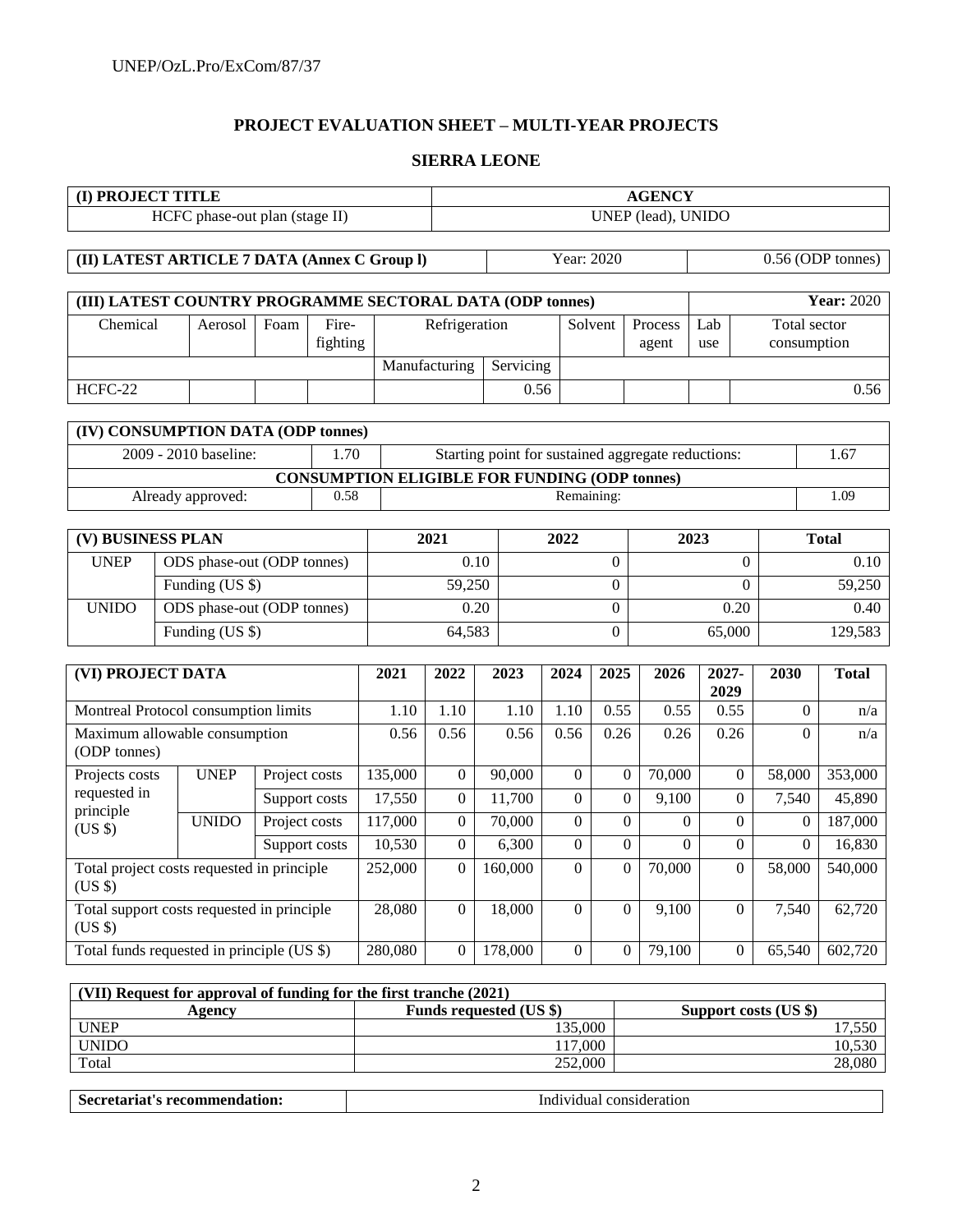### **PROJECT DESCRIPTION**

### **Background**

1. On behalf of the Government of Sierra Leone, UNEP as the lead implementing agency has submitted a request for stage II of the HCFC phase-out management plan (HPMP), at a total cost of US \$602,720, consisting of US \$353,000, plus agency support costs of US \$45,890 for UNEP, and US \$187,000, plus agency support costs of US \$16,830 for UNIDO, as originally submitted.<sup>2</sup> The implementation of stage II of the HPMP will phase out the remaining consumption of HCFCs by 2030.

2. The first tranche of stage II of the HPMP being requested at this meeting amounts to US \$280,080, consisting of US \$135,000, plus agency support costs of US \$17,550 for UNEP, and US \$117,000, plus agency support costs of US \$10,530 for UNIDO, as originally submitted.

### **Status of implementation of stage I of the HPMP**

3. Stage I of the HPMP for Sierra Leone was approved at the  $65<sup>th</sup>$  meeting,<sup>3</sup> to meet the 35 per cent reduction from the baseline by 2020, at a total cost of US \$210,000, plus agency support costs, to phase out 0.58 ODP tonnes of HCFCs used in the refrigeration and air-conditioning (RAC) servicing sector. The fifth and final tranche of stage I of the HPMP was approved under the intersessional approval process for the 85th meeting in May 2020; stage I will be completed by 31 December 2021.

#### HCFC consumption

4. The Government of Sierra Leone reported a consumption of 0.56 ODP tonnes of HCFC in 2020, which is 67 per cent below the HCFC baseline for compliance. The 2016-2020 HCFC consumption is shown in Table 1.

| Table 1. Here consumption in Sicria Econe (2010-2020 Article / Gata) |       |      |       |       |       |       |                 |  |  |  |  |
|----------------------------------------------------------------------|-------|------|-------|-------|-------|-------|-----------------|--|--|--|--|
| $HCFC-22$                                                            | 2015  | 2016 | 2017  | 2018  | 2019  | 2020  | <b>Baseline</b> |  |  |  |  |
| Metric tonnes (mt)                                                   | 18.02 | .00  | 10.35 | 10.27 | 10.18 | 10.24 | 30.91           |  |  |  |  |
| <b>ODP</b> tonnes                                                    | 0.99  | 0.61 |       |       | 0.56  | 0.56  | .70             |  |  |  |  |

#### **Table 1. HCFC consumption in Sierra Leone (2016-2020 Article 7 data)**

5. HCFC-22, the only HCFC imported, is used for servicing RAC equipment. There is a reduction of consumption by 7 mt between 2015 and 2016 attributed to the implementation of HPMP activities, including enforcement of the licensing and quota system, engagement of prominent stakeholders in the refrigeration servicing sector, and the uptake of non-HCFC-22-based RAC equipment. Sierra Leone has experienced a growing trend in the introduction of non-HCFC-based RAC equipment from 2012 following the economic growth in the country. While consumption of HFC-based refrigerants has increased by 75 per cent, consumption of HCFC-22 remained almost stable since 2016. The current import levels of HCFC-22 are attributed to servicing equipment in commercial refrigeration, followed by domestic air-conditioning (AC) units; the slight increase in 2020 was due to the reliance on additional medical equipment to preserve samples related to the COVID-19 pandemic.

### *Country programme (CP) implementation report*

6. The Government of Sierra Leone reported HCFC sector consumption data under the 2020 CP implementation report consistent with the data reported under Article 7 of the Montreal Protocol.

l <sup>2</sup> As per the letter of 9 March 2021 from the Ministry of Environment of Sierra Leone to the Secretariat.

<sup>3</sup> UNEP/OzL.Pro/ExCom/65/48, Annex XVIII of UNEP/OzL.Pro/ExCom/65/60.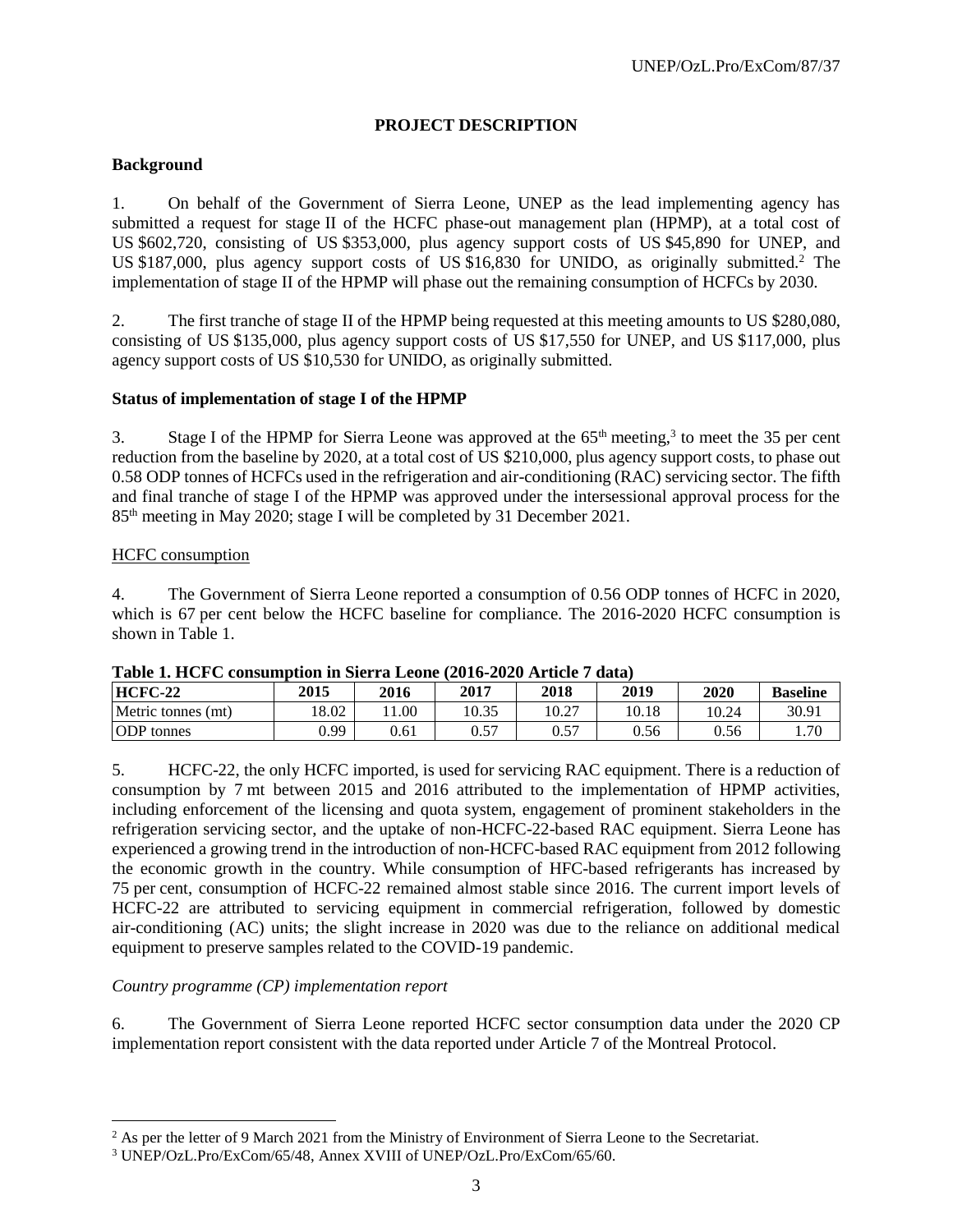# *Verification report*

7. At the  $83<sup>rd</sup>$  meeting, the Government of Sierra Leone submitted a request for the fourth tranche of stage I of the HPMP together with a verification report for the period 2013-2017. The verification report confirmed that the Government had implemented a licensing and quota system for HCFC imports and exports capable of ensuring the country's compliance with the HCFC phase-out schedule and making recommendations for improvements.<sup>4</sup> At the 85<sup>th</sup> meeting, the Government submitted a request for funding the fifth tranche of the HPMP; in the submission UNEP confirmed that the Government of Sierra Leone had developed and implemented the electronic system, Environmental Cadastral Administration System (ECAS), providing an online platform for importers to register and apply for import licenses and quotas, to enhance the efficiency of monitoring the licensing system as recommended by the verifier). In addition, UNEP reported that the procurement and distribution of additional refrigerant identifiers recommended by the verifier, would be included in the request for stage II of the HPMP.

8. At the 86<sup>th</sup> meeting, funds for a second verification report were approved for the years 2018 to 2020. This second verification report confirmed that the total consumption of HCFCs reported under Article 7 of the Montreal Protocol was correct (as shown in Table 1 above), and that since 2011 the country had banned imports of CFCs and other phased-out ODS. The second verification concluded that Sierra Leone should expedite the finalization of the ECAS electronic system to enhance the online monitoring of ODS trade to duly implement the recommendations from the first verification report. UNEP explained that ECAS could not be completed in 2020 because of a change in Government officials. Furthermore, institutional coordination and capacity-building are required. The online system is therefore expected to be launched by 1 January 2023.

9. Other specific recommendations included in the second verification report are as follows: training for customs officers and brokers on the harmonized systems codes for all Montreal Protocol controlled substances; strengthening the monitoring of the quality of refrigerants and controlling imported HCFC-based equipment; providing additional ODS identifiers to perform adequate controls at all the customs entry points; and revising penalties applicable to potential infractions of the ODS regulations. UNEP has confirmed that the Government of Sierra Leone would address the recommendations of the second verification report in the first tranche of stage II of the HPMP.

### Status of progress and disbursement

### *Legal framework*

10. The quota and licensing system for HCFCs is operational; annual quotas are approved by the National Chemicals Committee, and the National Ozone Unit (NOU) in collaboration with the customs department monitors the usage of quotas by importers. Records of imports for both HCFCs and HCFC-based equipment are maintained. ECAS will facilitate importers' registration and the process for applying for import licenses and quotas; discussions are ongoing to coordinate the ECAS with the customs department.

11. The Government of Sierra Leone has established a certification system for refrigeration technicians and a registration system for importers of HCFC-22 and alternative refrigerants. The Refrigeration and Engineers Association has the mandate to control the operations of servicing technicians.

l <sup>4</sup> The recommendations from the first verification report included the need to develop an electronic system to enhance efficiency of monitoring the licensing and quota system; an online system for importer registration and application of import allocation and licenses; and strengthening the capacity of customs and training of officers to monitor illegal imports at all points of entry by providing additional refrigerant identifiers.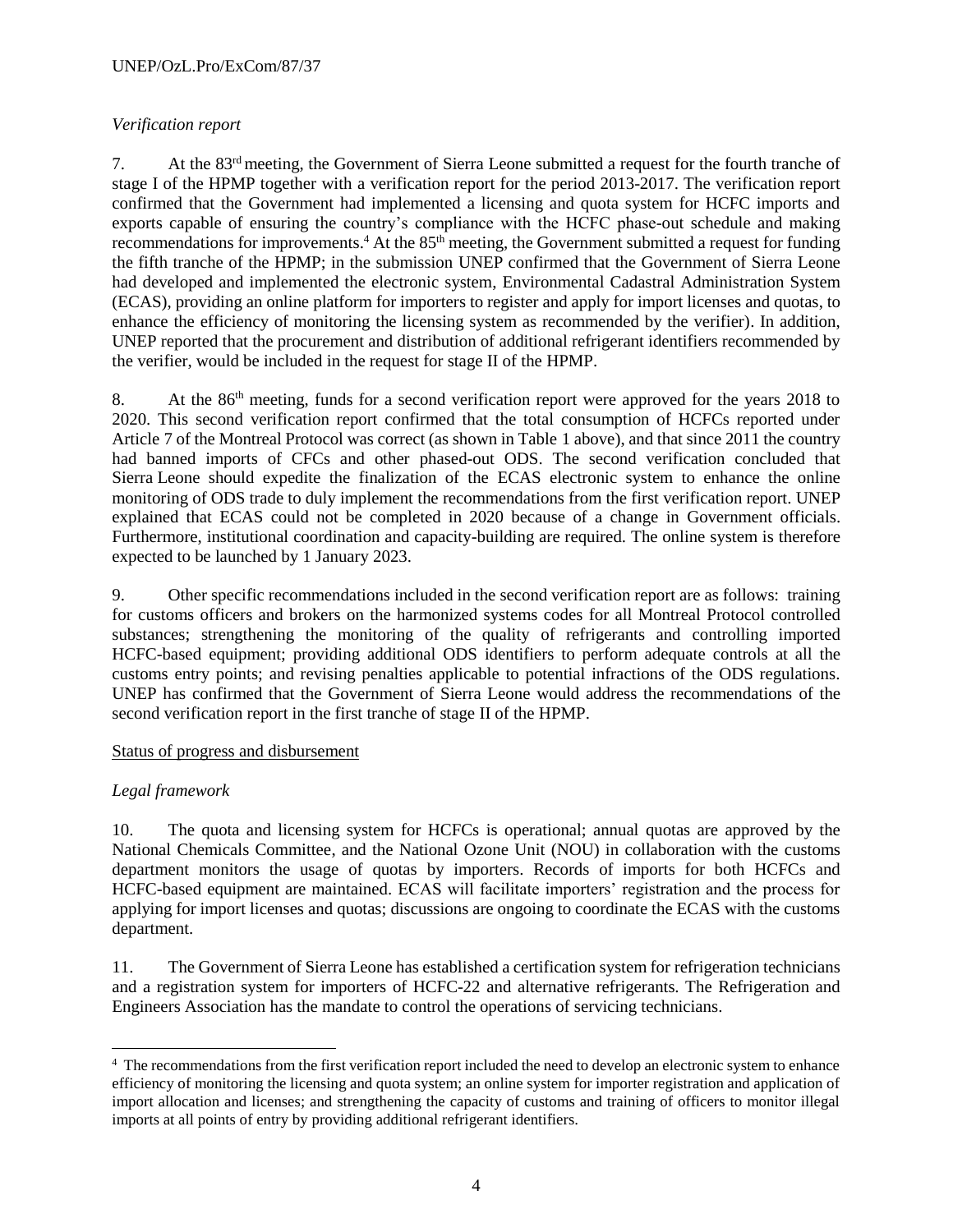### *Refrigeration servicing sector*

- 12. The following activities were implemented:
	- (a) Twelve training sessions for a total of 420 customs officers and other enforcement officers on the identification of refrigerants, monitoring and prevention of illegal trade in ODS, enforcement of the licensing and quota system, and Montreal Protocol issues; six explanatory meetings on ODS regulations were conducted for importers, distributors, refrigeration technicians, and policy makers; seven ODS identifiers were distributed to customs entry points; five inspection visits to major refrigeration workshops were conducted by the NOU to monitor servicing practices and compliance with the national code of refrigeration;
	- (b) Twenty-two refrigeration trainers/lecturers from training institutes were trained in good principles of refrigeration, a total of 460 RAC technicians (including those not registered) were trained in good servicing practices including the safe use of equipment based on flammable refrigerants; and
	- (c) Training equipment (e.g., vacuum pumps, leak detectors, brazing tools, and other basic tools) was procured and distributed to three vocational training institutions that are also performing as centres of excellence that provide technical support to the sector and let the technicians borrow the tools in addition to training RAC technicians and vocational students.

### Level of fund disbursement

13. As of March 2021, of the US \$210,000 approved under stage I of the HPMP, US \$199,000 had been disbursed (US \$99,000 for UNEP and US \$100,000 for UNIDO). The balance of US \$11,000 belongs exclusively to the fifth tranche (US \$21,000) and will be disbursed in 2021.

### **Stage II of the HPMP**

### Remaining consumption eligible for funding

14. After deducting 0.58 ODP tonnes of HCFCs associated with stage I of the HPMP, the remaining consumption eligible for funding for complete phase-out in stage II amounts to 1.09 ODP tonnes of HCFC-22.

### Sector distribution of HCFCs

15. There are approximately 1,000 technicians and 250 workshops consuming HCFC-22 to service unitary and split systems, commercial cold stores, chillers, and refrigerated transport, as shown in Table 2. HCFC-22 represents 18.5 per cent of the total refrigerants used in the servicing sector. The non-HCFC refrigerants include HFC-134a (44.3 per cent), R-600a (21.6 per cent), R-404A (8.8 per cent), R-410 (3 per cent), R-290 (2.9 per cent) and others (0.9 per cent).

|  | Table 2. Estimated demand for HCFC-22 in the RAC servicing sector in Sierra Leone |  |  |
|--|-----------------------------------------------------------------------------------|--|--|
|  |                                                                                   |  |  |

| <b>Sector</b>                   | Number of units<br>repaired/yr | Average charge<br>(kg) | Annual leakage<br>$($ %) | <b>Annual amount</b><br>(kg) |  |
|---------------------------------|--------------------------------|------------------------|--------------------------|------------------------------|--|
| Domestic AC                     | 8.200                          | 2.4                    | 10                       | 1,968                        |  |
| Other AC (e.g., offices, hotels | 2,700                          | 4.5                    | 20                       | 2,430                        |  |
| Commercial refrigeration        | 1.400                          | 6.5                    |                          | 1,547                        |  |
| Chillers (AC and industry)      | 1,240                          |                        | 20                       | 3,720                        |  |
| AC/heat pumps                   | 950                            |                        | 20                       |                              |  |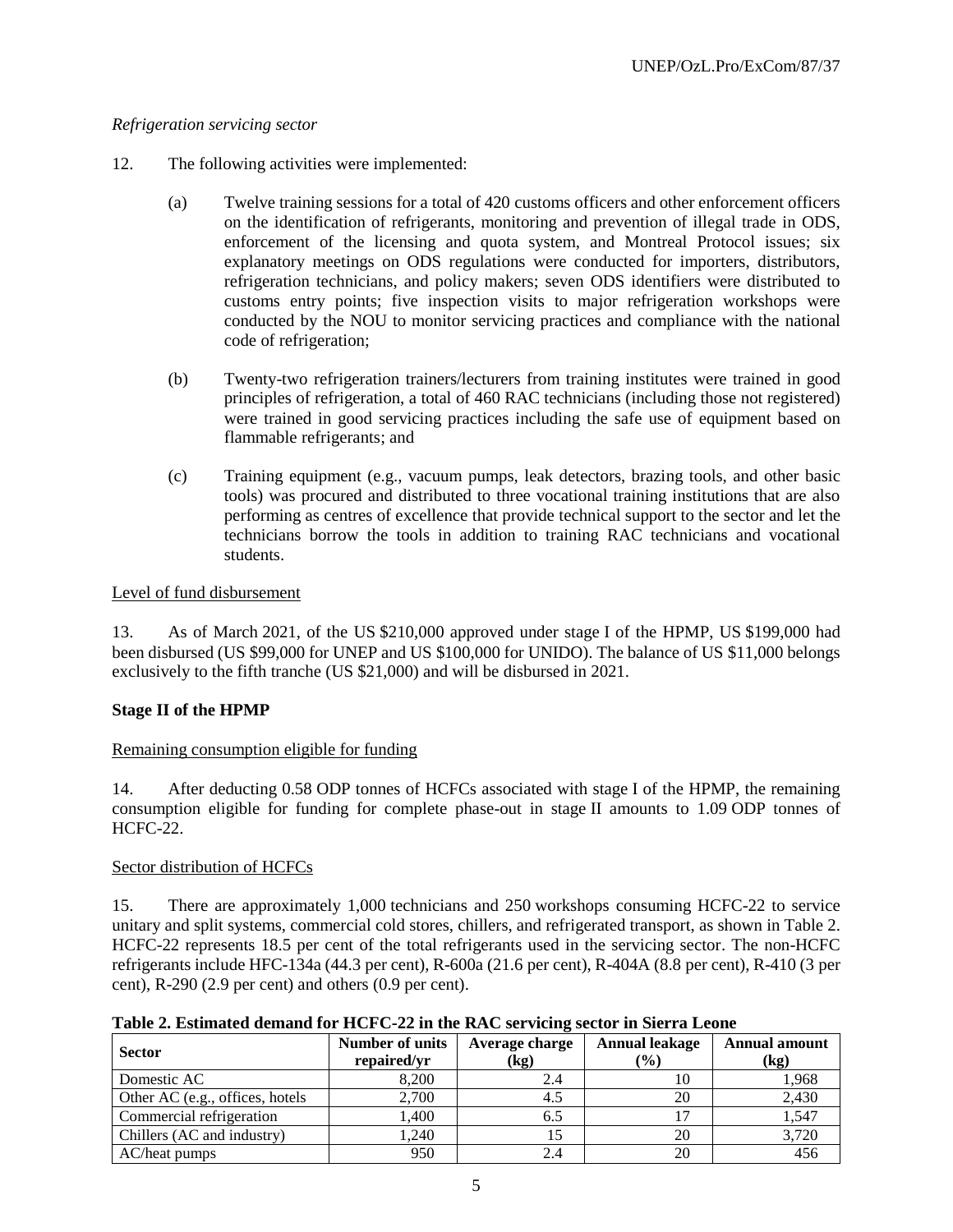| <b>Sector</b>          | Number of units<br>repaired/vr | Average charge<br>(kg) | <b>Annual leakage</b><br>$\mathcal{O}(6)$ | <b>Annual amount</b><br>(kg) |
|------------------------|--------------------------------|------------------------|-------------------------------------------|------------------------------|
| Refrigerated transport | 320                            | ۷.,                    |                                           | 120                          |
| <b>Total</b>           | 14.810                         |                        |                                           | 10.241                       |

16. The HFC-134a consumption is basically shared between domestic refrigeration and commercial/industrial refrigeration. R-600a is used mostly in domestic refrigeration (95 per cent). The main use of R-404A is for stand-alone commercial units and freezers (71 per cent). The use of R-410A is shared among AC, commercial (low and medium temperature) refrigeration and refrigerated transport. R-290 is mainly used in stand-alone commercial units (75 per cent) followed by domestic RAC.]

| Sub-sector                |             | <b>HFC-134a</b> | $R-600a$ | <b>R-404A</b> | <b>R-410A</b> | $R-290$  | $R-407C$ | $R-507$ |
|---------------------------|-------------|-----------------|----------|---------------|---------------|----------|----------|---------|
| Domestic refrigeration/AC |             | 12.004          | 11,400   | 283           |               | 270      | 124      |         |
| Domestic AC               |             |                 | 0        |               | 297           | 125      | $\theta$ |         |
|                           | Stand-alone | 3,600           | 220      | 3,200         | 460           | 1,204    |          |         |
| Commercial                | Condenser   | 6.408           | 348      | $\left($      | 250           | $\Omega$ | 0        |         |
| refrigeration             | units       |                 |          |               |               |          |          |         |
|                           | Centralized | 1,720           | $\Omega$ | 849           | 242           | 0        |          | 280     |
|                           | system      |                 |          |               |               |          |          |         |
| Transport refrigeration   |             | 782             | 0        | 560           | 420           |          |          | 92      |
| <b>Total</b>              |             | 24,514          | 11,968   | 4,892         | 1,669         | 1,599    | 124      | 372     |

|--|

# Phase-out strategy in stage II of the HPMP

17. As originally submitted, stage II of the HPMP proposes a 67.5 per cent reduction from the country's HCFC baseline consumption by 2025 and 100 per cent reduction by 2030, on the understanding that Sierra Leone's consumption between 2029 and 2040 will be consistent with the servicing tail as provided under the Montreal Protocol. Stage II has been designed based on the experience gained during the implementation of stage I and addresses the recommendations of the verification report. It will focus on strengthening the HCFC licensing and quota system, promoting the transition to low global-warming potential (GWP) technologies in the RAC sector, implementing legal instruments related to the safe use of new technologies, further strengthening the capacity of the servicing sector including through the provision of equipment, and strengthening the certification scheme for technicians.

### Proposed activities in stage II of the HPMP

- 18. Stage II proposes the following activities:
	- (a) Strengthening the enforcement of ODS regulations: finalization of an online HCFC licensing and quota system (ESCAS) as of 1 January 2023; organizing one meeting to review the customs training manual; training 10 trainers; enhancing the capacity of 150 customs officers and other enforcement officers on regulatory measures and identification, monitoring and controlling imports of HCFCs and HCFC-based equipment; organizing a workshop for 40 customs officers and brokers on the harmonized systems codes for all Montreal Protocol controlled substances; reviewing penalties for illegal trade in ODS with a view to enforcing the penalties as of January 2023; and conducting one border dialogue with customs officers from neighbouring countries to prevent illegal trade (UNEP) (US \$100,000);
	- (b) Developing and enforcing a legal framework to encourage the adoption of low-GWP alternatives: banning the imports of HCFC-based equipment as of 1 January 2025; developing national standards for the safe use of low-GWP technologies in the RAC sector to be completed by 31 December 2022; adopting a green procurement policy for RAC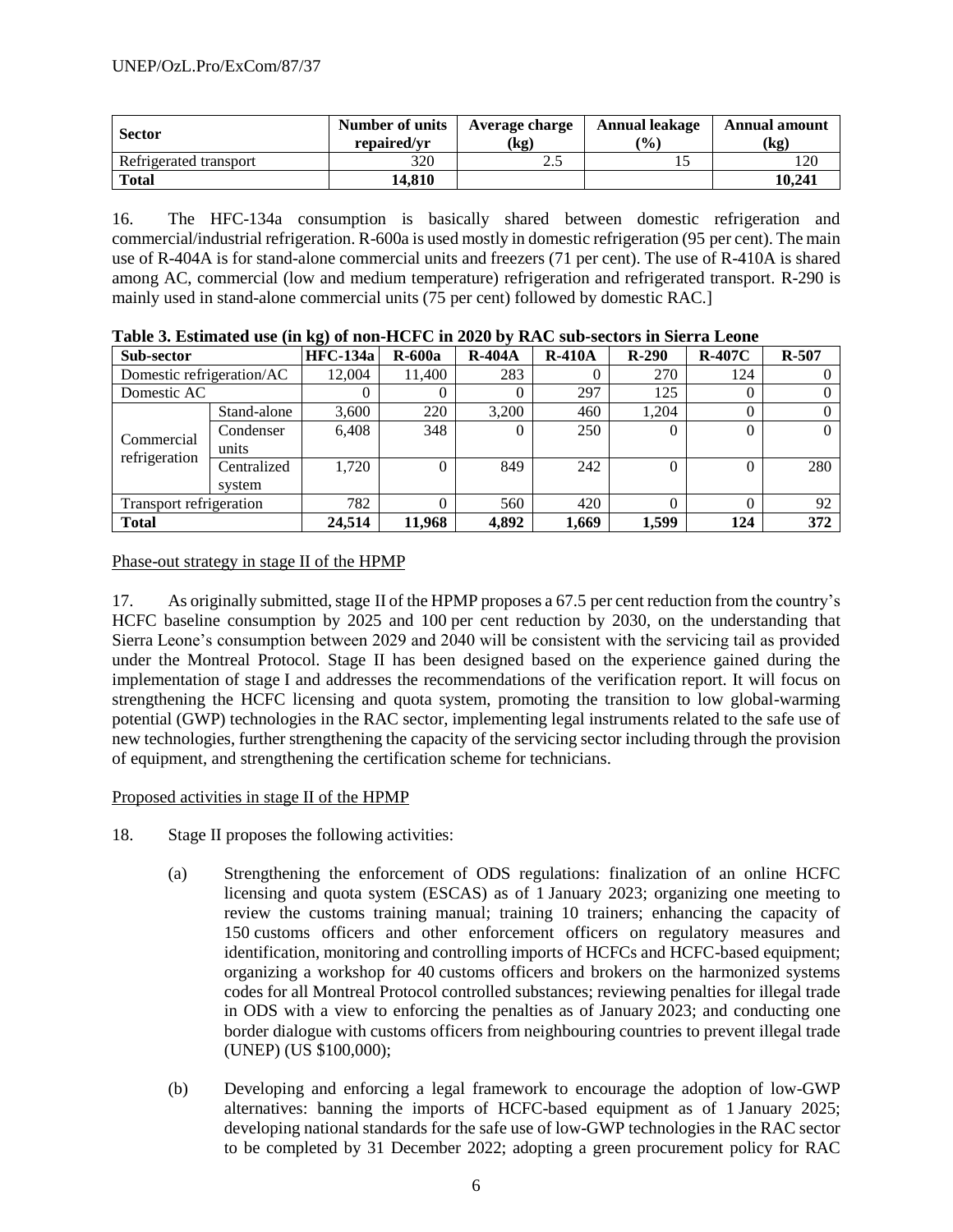systems in the public sector to be implemented by 1 January 2025; building the capacity of 150 Government officers and main stakeholders on technical standards for the RAC systems and of 40 Government officers on the green procurement policy; conducting one annual inspection campaign of imported RAC equipment to ensure compliance with the technical standards and of refrigerant suppliers to check the quality of refrigerants; and organizing four informative workshops for approximately 200 importers and end-users on the revised ODS policy, safety standards and the green procurement of RAC systems (UNEP) (US \$100,000);

- (c) Strengthening the capacity of the RAC servicing sector: conducting consultations with approximately 30 main stakeholders on the formulation of a revised RAC certification scheme; strengthening and implementing the mandatory technician certification scheme; building the capacity of 60 key stakeholders involved in the certification process; updating the training manual, and training and certifying 300 refrigeration technicians in good servicing practices; upgrading the national refrigeration codes of practice; strengthening the Refrigeration and Engineers Association with tool kits for safe servicing with flammable refrigerants according to a survey on their needs; and organizing four workshops for approximately 200 end-users on the latest developments in alternative technologies (UNEP) (US \$113,000); and
- (d) Strengthening centres of excellence and technical assistance: development of a business model to set up a refrigerant recovery/re-use infrastructure, including terms of reference for the host of the potential reclaim centre; training at least 10 trainers from vocational training institutes in the safe handling of flammable refrigerants and the servicing of equipment with HC (R-600a domestic refrigerators and R-290 commercial freezers); procuring and distributing complementary tools and equipment<sup>5</sup> to set up one reclaiming centre; providing equipment and tools<sup>6</sup> to five regional centres for training on servicing, repairing, installation, commissioning and decommissioning of RAC appliances with alternative refrigerants; assessing equipment operation through a comparative study of performance for AC equipment running with different refrigerants;<sup>7</sup> and conducting an end-user awareness-raising programme to promote R-290 uptake (UNIDO) (US \$187,000).

### *Project implementation and monitoring*

l

19. The system established under stage I of the HPMP will continue into stage II, where the NOU will monitor activities, report on progress, and work with stakeholders to phase out HCFCs. The cost of those activities amounts to US \$40,000 for stage II (US \$20,000 for hiring consultants, US \$15,000 for coordination meetings, and US \$5,000 for monitoring-related travel).

 $5$  A reclaim unit for multiple refrigerants (non-flammable), ten recovery units, a refrigerant identifier to check incoming refrigerant, laboratory items for simple quality check of reclaimed refrigerant, cylinders (20 units of 100 lbs and 50 units of 30 lbs), storage tank and scale for unintended mixtures.

<sup>6</sup> Charging station for HC, electronic gauge manifold, electronic leak detector for HC, safety-related tools, brazing units, compression fitting tools, personal protection devices and miscellaneous tubing tools.

 $7$  It will use existing studies of performance of various AC equipment running alternative refrigerants and review the applicability in the country and the existing conditions as well as the different needs and knowledge necessary for the different stakeholders. This will also include market research and stakeholder consultations to understand the existing market/technology/financial barriers. The awareness-raising activities will be based on the different results of the assessment and target different stakeholder groups with a focus on R290-equipment-specific requirements for installation and servicing, but also on the environmental and economic benefits.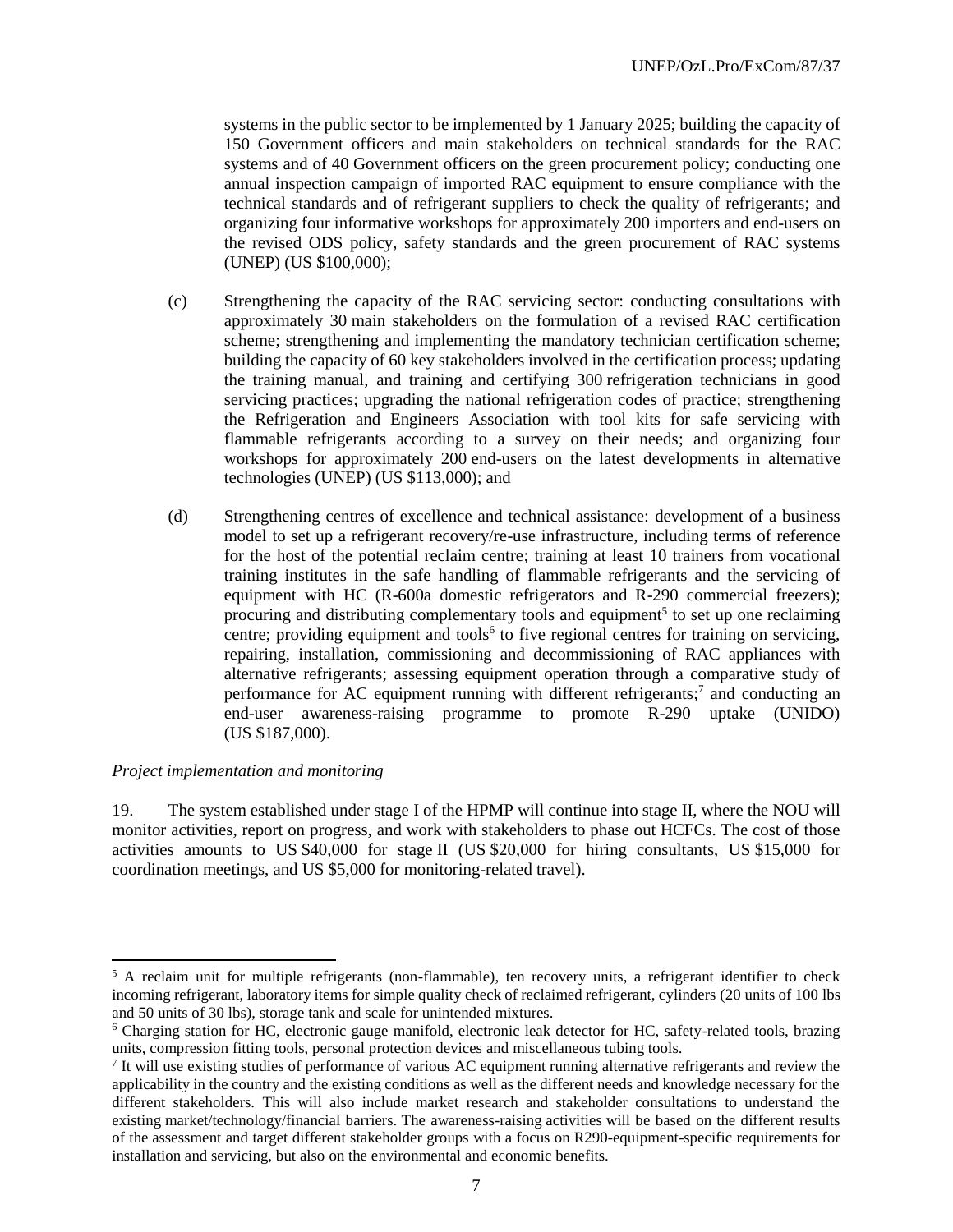### *Gender policy implementation<sup>8</sup>*

20. The Government of Sierra Leone will promote gender equality and women's empowerment in all the activities under stage II, including management, consultancy contracts, and training. The NOU will support the collection of sex-disaggregated data, engage stakeholders in considering gender issues, seeking their input to identify barriers, preparing effective responses, and defining target indicators.

### Total cost of stage II of the HPMP

l

21. The total cost of stage II of the HPMP for Sierra Leone amounts US \$540,000 (plus agency support costs), as originally submitted (which is in accordance with decision  $74/50(c)(xii)$ ), was initially designed to allow for a 67.5 per cent and 100 per cent reduction of HCFC consumption in 2025 and 2030 respectively. The proposed activities and cost breakdown are summarized in paragraphs 18 and 19 above.

### Activities planned for the first tranche of stage II

22. The first funding tranche of stage II of the HPMP, at the total amount of US \$252,000 will be implemented between September 2021 and December 2022 and will include the following activities:

- (a) Strengthening the enforcement of ODS regulations: finalizing an online HCFC licensing and quota system (ECAS) as of 1 January 2023; organizing one meeting to review the customs training manual; training 10 trainers; enhancing the capacity of 45 customs officers and other enforcement officers on regulatory measures and identifying, monitoring and controlling imports of HCFCs and HCFC-based equipment, organizing a workshop for 40 customs officers and brokers on the harmonized systems codes for all Montreal Protocol controlled substances, reviewing penalties for illegal trade in ODS with a view to enforcing the penalties as of January 2023; and conducting one border dialogue with customs officers from neighbouring countries to prevent illegal trade (UNEP) (US \$40,000);
- (b) Developing and enforcing a legal framework to encourage the adoption of low-GWP alternatives: banning the imports of HCFC-based equipment as of 1 January 2025; developing national standards for the safe use of low-GWP technologies in the RAC sector to be completed by 31 December 2022; adopting a green procurement policy for RAC systems in the public sector to be implemented as of 1 January 2025; building the capacity of 40 Government officers and main stakeholders on technical standards for the RAC systems and of 20 Government officers on the green procurement policy; conducting at least one annual inspection campaign on imported RAC equipment to ensure compliance with the technical standards and of refrigerant suppliers to check the quality of refrigerants (UNEP) (US \$40,000);
- (c) Strengthening the capacity of the RAC servicing sector: conducting consultations with approximately 30 main stakeholders on the formulation of a revised RAC certification scheme; strengthening and implementing the mandatory technician certification scheme, building the capacity of 60 key stakeholders involved in the certification process; updating the training manual; training and certifying 75 refrigeration technicians in good servicing practice;, upgrading the national refrigeration codes of practice; strengthening the Refrigeration and Engineers Association with tool kits for safe servicing with flammable refrigerants according to a survey on their needs (UNEP) (US \$45,000);

<sup>8</sup> Decision 84/92(d) requested bilateral and implementing agencies to apply the operational policy on gender mainstreaming throughout the project cycle.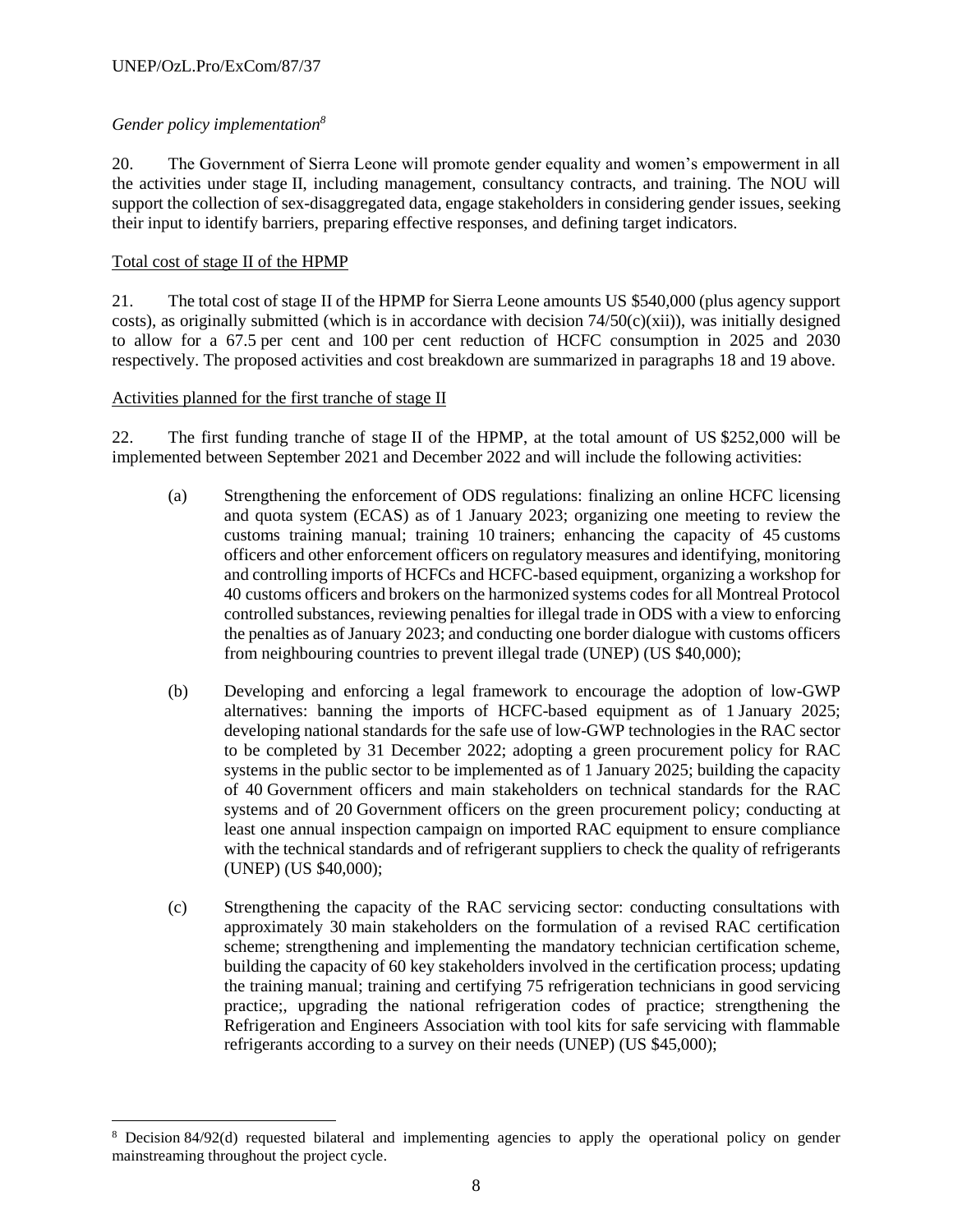- (d) Strengthening centres of excellence and technical assistance: developing a business model to set up a refrigerant recovery/re-use infrastructure, including terms of reference for the host of the potential reclaim centre; training at least 10 trainers from vocational training institutes in the safe handling of flammable refrigerants and servicing equipment with HC, and providing equipment and tools to three regional centres for training on the servicing, repairing, installation, commissioning and decommissioning of RAC appliances with alternative refrigerants; assessing equipment operation through a comparative study of performance for AC equipment running with different refrigerants; and conducting an end-user awareness-raising programme to promote R-290 uptake; and
- (e) Project coordination and implementation: (US \$5,000 for hiring consultants, US \$3,500 for coordination meetings and US \$1,500 for monitoring-related travel) (UNEP) (US \$10,000).

### **SECRETARIAT'S COMMENTS AND RECOMMENDATION**

### **COMMENTS**

23. The Secretariat reviewed stage II of the HPMP in light of stage I, the policies and guidelines of the Multilateral Fund, including the criteria for funding HCFC phase-out in the consumption sector for stage II of HPMPs (decision 74/50), and the 2021-2023 business plan of the Multilateral Fund.

#### HCFC consumption

24. The Secretariat discussed the phase-out targets for 2021 to 2025 keeping in mind the low levels of HCFC-22 consumption reported from 2016 to 2020, and the fact that the 2021 HCFC quota issued is 0.56 ODP tonnes (67 per cent reduction from the baseline). Subsequently, UNEP indicated that the Government of Sierra Leone agreed to revise the phase-out schedule with the accelerated reduction steps of 67 per cent by 2021, 85 per cent by 2025 and 100 per cent by 2030.

### Overarching strategy

l

25. In addition to meeting the 67 per cent, 85 per cent and 100 per cent reduction of HCFC baseline consumption by 2021, 2025 and 2030 respectively, the Government of Sierra Leone proposes to maintain a maximum annual consumption of HCFC in the period from 2030 to 2040 consistent with Article 5, paragraph 8 ter(e)(i) of the Montreal Protocol.<sup>9</sup> The Government further commits to continue establishing strict criteria within its licensing system to monitor the levels of import and the uses of HCFCs during that period to ensure that they are limited to the conditions set by the Montreal Protocol.

26. In line with decision 86/51, to allow for consideration of the final tranche of its HPMP, the Government of Sierra Leone agreed to submit a detailed description of the regulatory and policy framework in place to implement measures to ensure that HCFC consumption was in compliance with paragraph 8 ter(e)(i) of Article 5 of the Montreal Protocol for the 2030-2040 period, and the expected annual HCFC consumption in the country for the 2030-2040 period.

<sup>9</sup> HCFC consumption may exceed zero in any year so long as the sum of its calculated levels of consumption over the ten-year period from 1 January 2030 to 1 January 2040, divided by ten, does not exceed 2.5 per cent of the HCFC baseline.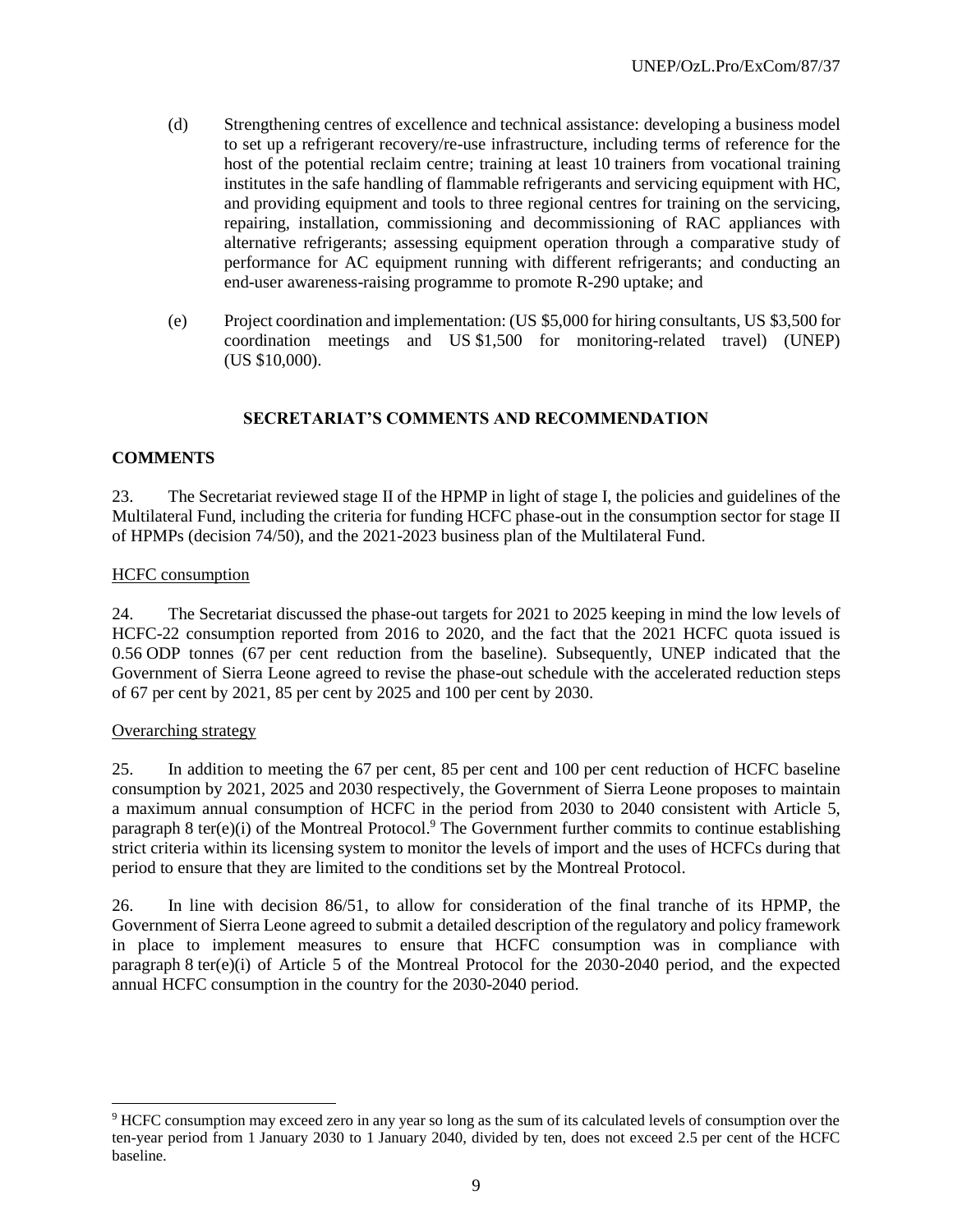### Technical and cost-related issues

27. At present, R-600a (21.6 per cent of total refrigerants) is used in domestic refrigeration and stand-alone commercial units and R-290 (2.9 per cent of total refrigerants) is used in freezers, stand-alone commercial units and domestic AC equipment. However, there is a lack of safety standards, and the number of trained technicians and specific tools are still insufficient to face the challenges of servicing equipment with flammable refrigerants. Among other activities, stage II proposes developing safety standards, upgrading the regional centres of excellence for providing training in managing flammable refrigerants, and strengthening the mandatory certification scheme for technicians, including one for unskilled low-trained technicians.

28. Upon request for additional information on the technician certification programme, UNEP confirmed that current certification of RAC technicians is a statutory requirement stipulated in the updated ODS regulation of 2011. Consequently, all RAC technicians must be certified by the competent authority of the Environment Protection Agency. However, the current process should be updated to include low-GWP alternative refrigerants in the certification; the vocational schools will include matters related to the safe handling of flammable refrigerants in their training courses, and the Refrigeration and Engineers Association will discuss and adopt the national codes of practice according to safety standards. All of these elements are pre-conditions to strengthen the current certification scheme. To ensure the sustainability of the certification programme, a fee will be charged for issuing certification licenses.

29. Concerning the recovery and reclamation project, UNIDO explained that it will assist the Government in developing a comprehensive business model demonstrating the technical feasibility of the project in terms of the amounts of HCFCs to be recovered and reused, and its financial viability when submitting the request at a future tranche. The project would reduce the amount of refrigerant vented into the atmosphere when equipment is being serviced, and the recovered refrigerant will reduce the import of new HCFCs. In the event that the recovery and recycling scheme would not be feasible, other phase-out activities will be proposed.

30. Regarding the technical assistance programme to promote R-290 uptake in the country, the Secretariat recalled decisions 72/17 and 73/34 for eventual retrofitting of RAC equipment, and UNIDO confirmed that the project does not promote the retrofitting of HCFC-based equipment to HC. Instead, it is aimed at training trainers and engineers in safe practices to service equipment based on flammable or toxic alternatives as a means of possible alternatives to HCFCs and HFCs. Recognizing that the HCFC-22 alternatives currently available in the country are mainly based on high-GWP refrigerants, the Government of Sierra Leone has included this activity to assess the performance and energy efficiency of R-290-based equipment, the barriers to be addressed and the benefits of its adoption, considering that the country only imports and does not manufacture such equipment.

31. In response to the Secretariat's question about why R-290 was the pre-selected choice by Sierra Leone, UNIDO responded that although information will be provided on all low-GWP alternatives, R-290 is the most promising sustainable alternative for the country in regards to environmental and economic benefits. Overall, the R-290 uptake in the country would result in reduced energy consumption, reduced greenhouse gases footprint, and optimized space cooling.

### Total project cost

32. The total project cost for stage II of the HPMP and the funding for the first tranche was agreed as submitted.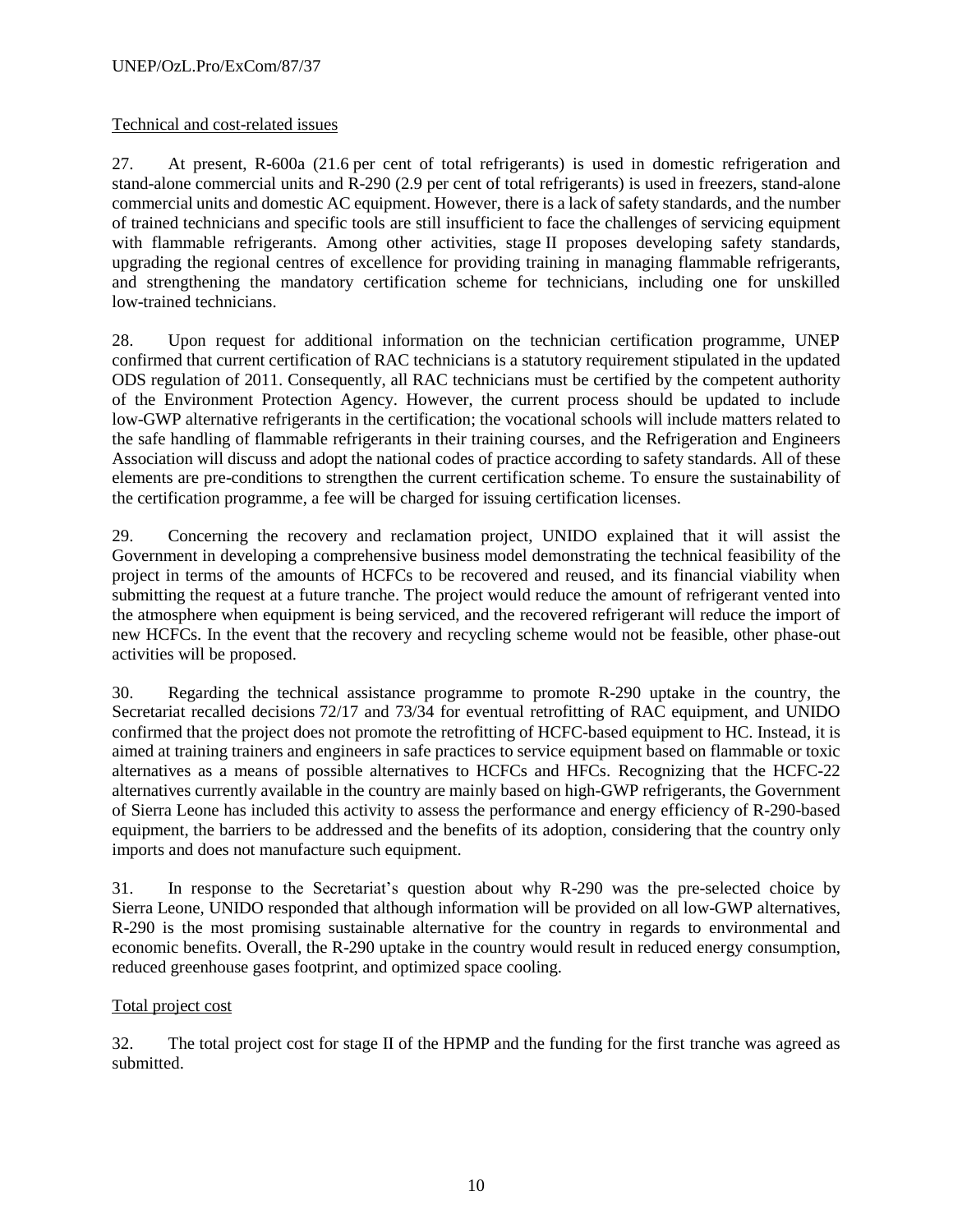### Impact on the climate

33. The proposed activities in the servicing sector, which include better containment of refrigerants through training and the provision of equipment, will reduce the amount of HCFC-22 used for RAC servicing. Each kilogramme of HCFC-22 not emitted due to better refrigeration practices results in savings of approximately 1.8 CO<sub>2</sub>-equivalent tonnes. Although a calculation of the impact on the climate is not included in the HPMP, the activities planned by Sierra Leone, including its efforts to promote low-GWP alternatives and good practices in RAC equipment servicing indicate that the implementation of the HPMP will reduce the emission of refrigerants into the atmosphere, resulting in climate benefits.

# **Co-financing**

34. The Government of Sierra Leone will provide in-kind support, such as the provision of staff, office spaces, and logistical support. The Government will also encourage private sectors to co-finance projects that will bring ozone and climate benefits.

### **2021-2023 draft business plan of the Multilateral Fund**

35. UNEP and UNIDO are requesting US \$540,000, plus agency support costs, for the implementation of stage II of the HPMP for Sierra Leone. The total requested value of US \$458,080, including agency support costs for the period of 2021–2023, is US \$269,247 above the amount in the business plan.

# **Draft Agreement**

36. A draft Agreement between the Government of Sierra Leone and the Executive Committee for the phase-out of HCFCs in stage II of the HPMP is contained in Annex I to the present document.

# **RECOMMENDATION**

- 37. The Executive Committee may wish to consider:
	- (a) Approving, in principle, stage II of the HCFC phase-out management plan (HPMP) for Sierra Leone for the period from 2021 to 2030 for the complete phase-out of HCFC consumption, in the amount of US \$602,720, consisting of US \$353,000, plus agency support costs of US \$45,890 for UNEP, and US \$187,000, plus agency support costs of US \$16,830 for UNIDO, on the understanding that no more funding from the Multilateral Fund would be provided for the phase-out of HCFCs;
	- (b) Noting the commitment of the Government of Sierra Leone:
		- (i) To reduce HCFC consumption by 67 per cent of the country's baseline by 2021, 85 per cent by 2025 and to phase out HCFCs completely by 1 January 2030, and that HCFC imports would not be imported after that date, except for those allowed for a servicing tail between 2030 and 2040 where required, consistent with the provisions of the Montreal Protocol;
		- (ii) To set up an online HCFC licensing and quota system by 1 January 2023; and
		- (iii) To ban the import of HCFC-based equipment by 1 January 2025.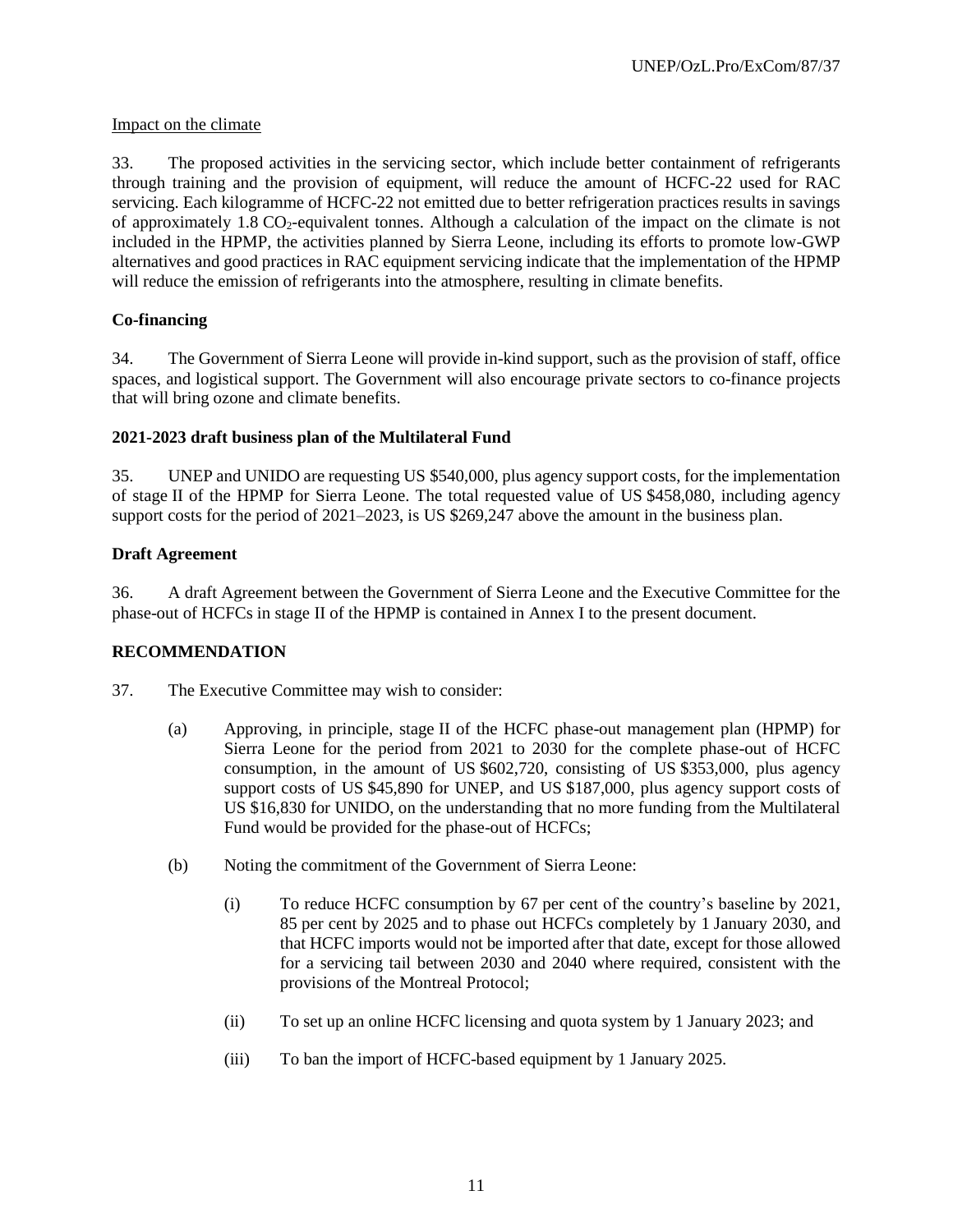- (c) Deducting 1.09 ODP tonnes of HCFCs from the remaining HCFC consumption eligible for funding;
- (d) Approving the draft Agreement between the Government of Sierra Leone and the Executive Committee for the reduction in consumption of HCFCs, in accordance with stage II of the HPMP, contained in Annex I to the present document;
- (e) That, to allow for consideration of the final tranche of its HPMP, the Government of Sierra Leone should submit:
	- (i) A detailed description of the regulatory and policy framework in place to implement measures to ensure that HCFC consumption was in compliance with paragraph 8 ter(e)(i) of Article 5 of the Montreal Protocol for the period 2030-2040;
	- (ii) The expected annual HCFC consumption in Sierra Leone for the period 2030-2040; and
- (f) Approving the first tranche of stage II of the HPMP for Sierra Leone, and the corresponding tranche implementation plans, in the amount of US \$280,080, consisting of US \$135,000 plus agency support costs of US \$17,550 for UNEP, and US \$117,000 plus agency support costs of US \$10,530 for UNIDO, on the understanding that the recommendations included in the verification report submitted to the 87<sup>th</sup> meeting would be addressed during the implementation of the first tranche of stage II of the HPMP and that the actions implemented towards that end would be included in the tranche implementation report to be submitted with the request of the second tranche of stage II of the HPMP for Sierra Leone.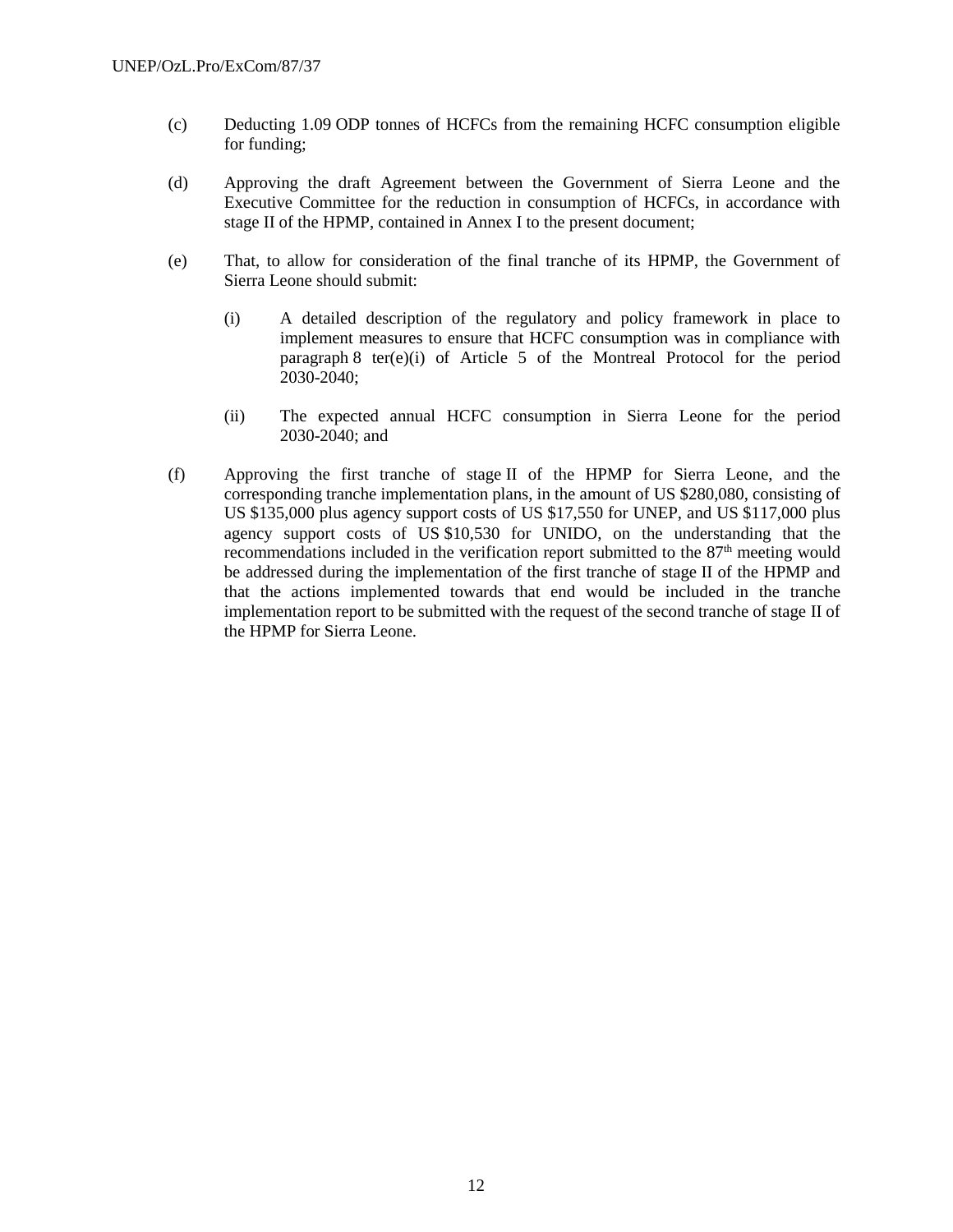### **Annex I**

### **DRAFT AGREEMENT BETWEEN THE GOVERNMENT OF SIERRA LEONE AND THE EXECUTIVE COMMITTEE OF THE MULTILATERAL FUND FOR THE REDUCTION IN CONSUMPTION OF HYDROCHLOROFLUOROCARBONS IN ACCORDANCE WITH STAGE II OF THE HCFC PHASE-OUT MANAGEMENT PLAN**

### **Purpose**

1. This Agreement represents the understanding of the Government of Sierra Leone (the "Country") and the Executive Committee with respect to the reduction of controlled use of the ozone depleting substances (ODS) set out in Appendix 1-A ("The Substances") to a sustained level of zero ODP tonnes by 1 January 2030 in compliance with Montreal Protocol schedule.

2. The Country agrees to meet the annual consumption limits of the Substances as set out in row 1.2 of Appendix 2-A ("The Targets, and Funding") in this Agreement as well as in the Montreal Protocol reduction schedule for all Substances mentioned in Appendix 1-A. The Country accepts that, by its acceptance of this Agreement and performance by the Executive Committee of its funding obligations described in paragraph 3, it is precluded from applying for or receiving further funding from the Multilateral Fund in respect to any consumption of the Substances that exceeds the level defined in row 1.2 of Appendix 2-A as the final reduction step under this Agreement for all of the Substances specified in Appendix 1-A, and in respect to any consumption of each of the Substances that exceeds the level defined in row 4.1.3 (remaining consumption eligible for funding).

3. Subject to compliance by the Country with its obligations set out in this Agreement, the Executive Committee agrees, in principle, to provide the funding set out in row 3.1 of Appendix 2-A to the Country. The Executive Committee will, in principle, provide this funding at the Executive Committee meetings specified in Appendix 3-A ("Funding Approval Schedule").

4. The Country agrees to implement this Agreement in accordance with the stage II of the HCFC phase-out management plan (HPMP) approved ("the Plan"). In accordance with sub-paragraph 5(b) of this Agreement, the Country will accept independent verification of the achievement of the annual consumption limits of the Substances as set out in row 1.2 of Appendix 2-A of this Agreement. The aforementioned verification will be commissioned by the relevant bilateral or implementing agency.

### **Conditions for funding release**

5. The Executive Committee will only provide the Funding in accordance with the Funding Approval Schedule when the Country satisfies the following conditions at least eight weeks in advance of the applicable Executive Committee meeting set out in the Funding Approval Schedule:

- (a) That the Country has met the Targets set out in row 1.2 of Appendix 2-A for all relevant years. Relevant years are all years since the year in which this Agreement was approved. Years for which there are no due country programme implementation reports at the date of the Executive Committee meeting at which the funding request is being presented are exempted;
- (b) That the meeting of these Targets has been independently verified for all relevant years, unless the Executive Committee decided that such verification would not be required;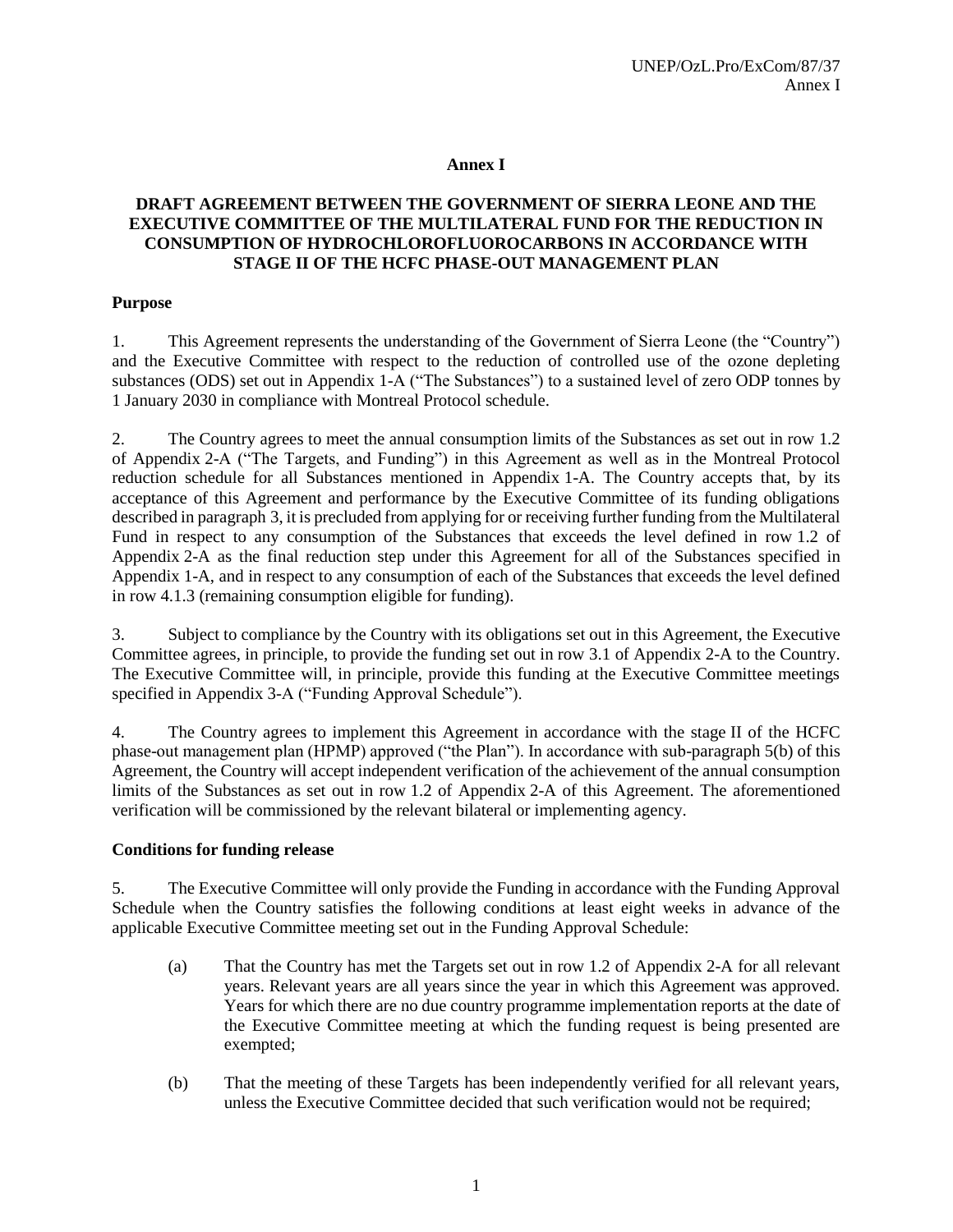- (c) That the Country had submitted a Tranche Implementation Report in the form of Appendix 4-A ("Format of Tranche Implementation Reports and Plans") covering each previous calendar year; that it had achieved a significant level of implementation of activities initiated with previously approved tranches; and that the rate of disbursement of funding available from the previously approved tranche was more than 20 per cent; and
- (d) That the Country has submitted a Tranche Implementation Plan in the form of Appendix 4-A covering each calendar year until and including the year for which the funding schedule foresees the submission of the next tranche or, in case of the final tranche, until completion of all activities foreseen.

### **Monitoring**

6. The Country will ensure that it conducts accurate monitoring of its activities under this Agreement. The institutions set out in Appendix 5-A ("Monitoring Institutions and Roles") will monitor and report on implementation of the activities in the previous Tranche Implementation Plans in accordance with their roles and responsibilities set out in the same appendix.

### **Flexibility in the reallocation of funds**

7. The Executive Committee agrees that the Country may have the flexibility to reallocate part or all of the approved funds, according to the evolving circumstances to achieve the smoothest reduction of consumption and phase-out of the Substances specified in Appendix 1-A:

- (a) Reallocations categorized as major changes must be documented in advance either in a Tranche Implementation Plan as foreseen in sub-paragraph 5(d) above, or as a revision to an existing Tranche Implementation Plan to be submitted eight weeks prior to any meeting of the Executive Committee, for its approval. Major changes would relate to:
	- (i) Issues potentially concerning the rules and policies of the Multilateral Fund;
	- (ii) Changes which would modify any clause of this Agreement;
	- (iii) Changes in the annual levels of funding allocated to individual bilateral or implementing agencies for the different tranches;
	- (iv) Provision of funding for activities not included in the current endorsed Tranche Implementation Plan, or removal of an activity in the Tranche Implementation Plan, with a cost greater than 30 per cent of the total cost of the last approved tranche; and
	- (v) Changes in alternative technologies, on the understanding that any submission for such a request would identify the associated incremental costs, the potential impact to the climate, and any differences in ODP tonnes to be phased out if applicable, as well as confirm that the Country agrees that potential savings related to the change of technology would decrease the overall funding level under this Agreement accordingly;
- (b) Reallocations not categorized as major changes may be incorporated in the approved Tranche Implementation Plan, under implementation at the time, and reported to the Executive Committee in the subsequent Tranche Implementation Report; and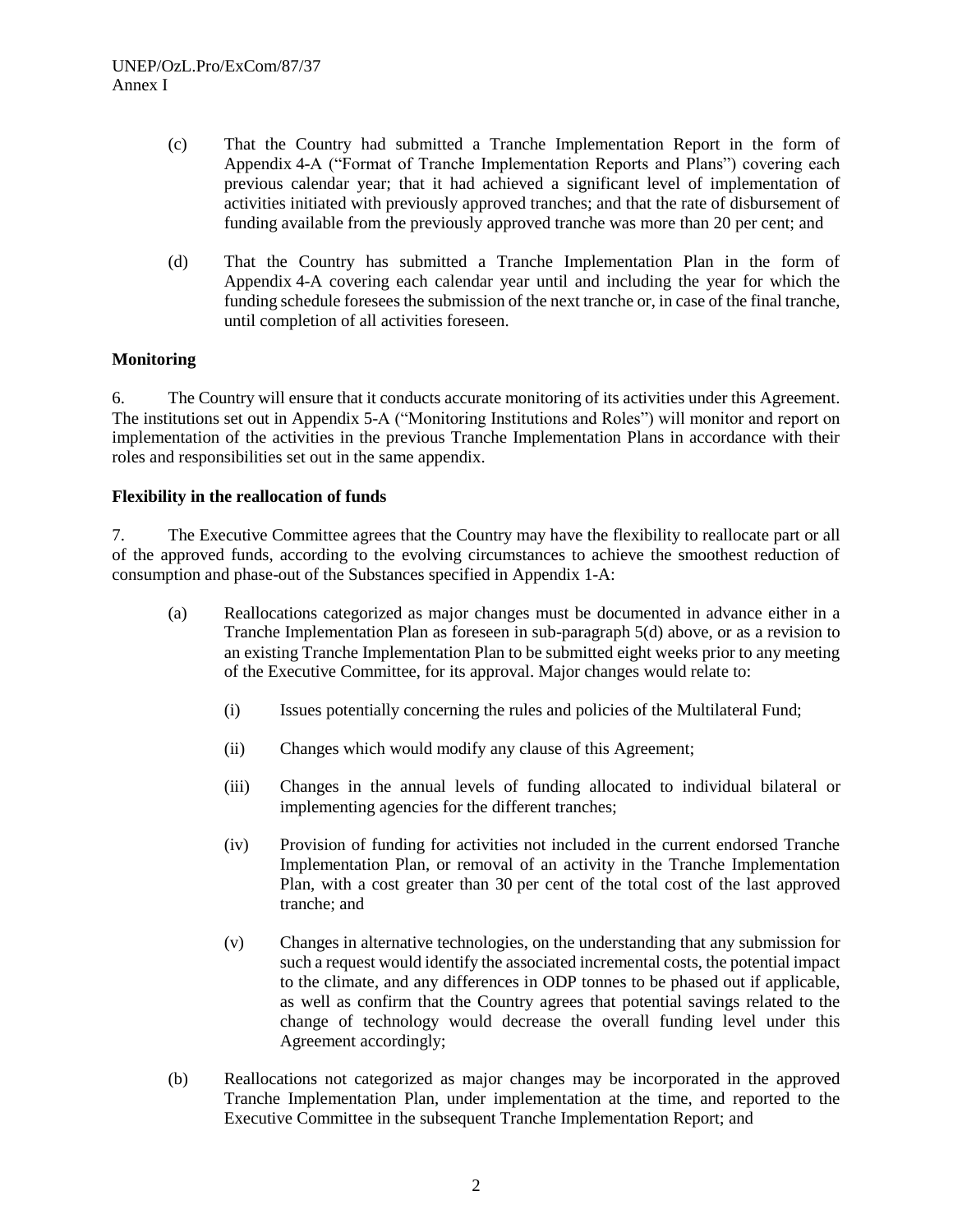(c) Any remaining funds held by the bilateral or implementing agencies or the Country under the Plan will be returned to the Multilateral Fund upon completion of the last tranche foreseen under this Agreement.

### **Considerations for the refrigeration servicing sector**

8. Specific attention will be paid to the execution of the activities in the refrigeration servicing sector included in the Plan, in particular:

- (a) The Country would use the flexibility available under this Agreement to address specific needs that might arise during project implementation; and
- (b) The Country and relevant bilateral and/or implementing agencies would take into consideration relevant decisions on the refrigeration servicing sector during the implementation of the Plan.

#### **Bilateral and implementing agencies**

9. The Country agrees to assume overall responsibility for the management and implementation of this Agreement and of all activities undertaken by it or on its behalf to fulfil the obligations under this Agreement. UNEP has agreed to be the lead implementing agency (the "Lead IA") and UNIDO has agreed to be the cooperating implementing agency (the "Cooperating IA") under the lead of the Lead IA in respect of the Country's activities under this Agreement. The Country agrees to evaluations, which might be carried out under the monitoring and evaluation work programmes of the Multilateral Fund or under the evaluation programme of the Lead IA and/or Cooperating IA taking part in this Agreement.

10. The Lead IA will be responsible for ensuring co-ordinated planning, implementation and reporting of all activities under this Agreement, including but not limited to independent verification as per sub-paragraph 5(b). The Cooperating IA will support the Lead IA by implementing the Plan under the overall co-ordination of the Lead IA. The roles of the Lead IA and Cooperating IA are contained in Appendix 6-A and Appendix 6-B, respectively. The Executive Committee agrees, in principle, to provide the Lead IA and the Cooperating IA with the fees set out in rows 2.2 and 2.4 of Appendix 2-A.

#### **Non-compliance with the Agreement**

11. Should the Country, for any reason, not meet the Targets for the elimination of the Substances set out in row 1.2 of Appendix 2-A or otherwise does not comply with this Agreement, then the Country agrees that it will not be entitled to the Funding in accordance with the Funding Approval Schedule. At the discretion of the Executive Committee, funding will be reinstated according to a revised Funding Approval Schedule determined by the Executive Committee after the Country has demonstrated that it has satisfied all of its obligations that were due to be met prior to receipt of the next tranche of funding under the Funding Approval Schedule. The Country acknowledges that the Executive Committee may reduce the amount of the Funding by the amount set out in Appendix 7-A ("Reductions in Funding for Failure to Comply") in respect of each ODP kg of reductions in consumption not achieved in any one year. The Executive Committee will discuss each specific case in which the Country did not comply with this Agreement, and take related decisions. Once decisions are taken, the specific case of non-compliance with this Agreement will not be an impediment for the provision of funding for future tranches as per paragraph 5 above.

12. The Funding of this Agreement will not be modified on the basis of any future Executive Committee decisions that may affect the funding of any other consumption sector projects or any other related activities in the Country.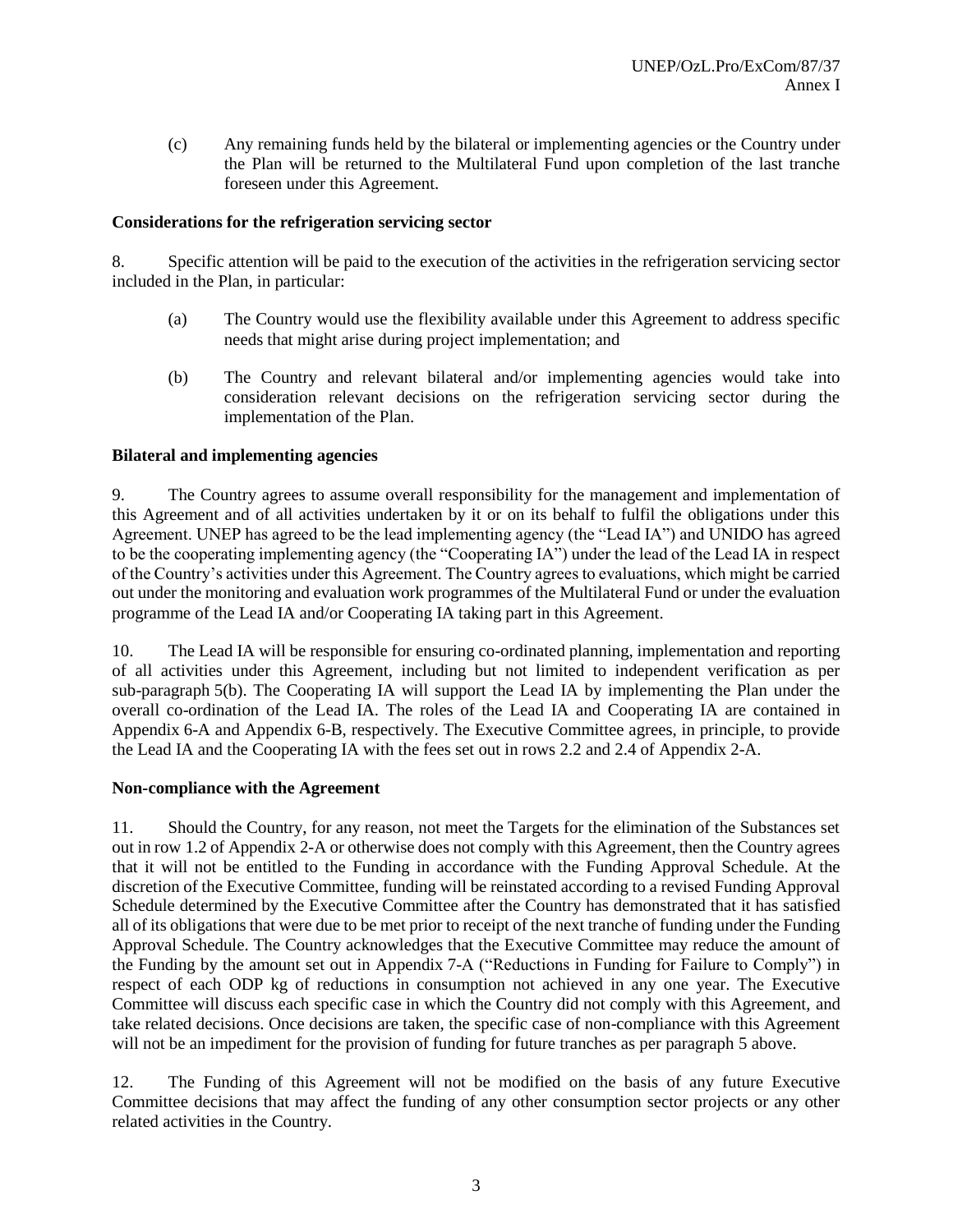13. The Country will comply with any reasonable request of the Executive Committee, the Lead IA and the Cooperating IA to facilitate implementation of this Agreement. In particular, it will provide the Lead IA and the Cooperating IA with access to the information necessary to verify compliance with this Agreement.

### **Date of completion**

14. The completion of the Plan and the associated Agreement will take place at the end of the year following the last year for which a maximum allowable total consumption level has been specified in Appendix 2-A. Should at that time there still be activities that are outstanding, and which were foreseen in the last Tranche Implementation Plan and its subsequent revisions as per sub-paragraph 5(d) and paragraph 7, the completion of the Plan will be delayed until the end of the year following the implementation of the remaining activities. The reporting requirements as per sub-paragraphs 1(a), 1(b), 1(d), and 1(e) of Appendix 4-A will continue until the time of the completion of the Plan unless otherwise specified by the Executive Committee.

### **Validity**

15. All of the conditions set out in this Agreement are undertaken solely within the context of the Montreal Protocol and as specified in this Agreement. All terms used in this Agreement have the meaning ascribed to them in the Montreal Protocol unless otherwise defined herein.

16. This Agreement may be modified or terminated only by mutual written agreement of the Country and the Executive Committee of the Multilateral Fund.

### **APPENDICES**

### **APPENDIX 1-A: THE SUBSTANCES**

| substance | Annex | Group | Starting point for aggregate reductions<br>in consumption (ODP tonnes) |
|-----------|-------|-------|------------------------------------------------------------------------|
| HCFC-22   |       |       |                                                                        |

### **APPENDIX 2-A: THE TARGETS, AND FUNDING**

| Row | <b>Particulars</b>                                                                                  | 2021    | 2022             | 2023   | 2024     | 2025           | 2026     | $2027 -$<br>2029 | 2030     | <b>Total</b> |
|-----|-----------------------------------------------------------------------------------------------------|---------|------------------|--------|----------|----------------|----------|------------------|----------|--------------|
| 1.1 | <b>Montreal Protocol</b><br>reduction schedule of<br>Annex C, Group I<br>substances<br>(ODP tonnes) | 1.10    | 1.10             | 1.10   | 1.10     | 0.55           | 0.55     | 0.55             | $\Omega$ | n/a          |
| 1.2 | Maximum allowable<br>total consumption of<br>Annex C, Group I<br>substances<br>(ODP tonnes)         | 0.56    | 0.56             | 0.56   | 0.56     | 0.26           | 0.26     | 0.26             | $\Omega$ | n/a          |
| 2.1 | Lead IA (UNEP)<br>agreed funding (US \$)                                                            | 135,000 | $\mathbf{0}$     | 90,000 | $\Omega$ | $\overline{0}$ | 70.000   | 0                | 58,000   | 353,000      |
| 2.2 | Support costs for Lead<br>IA (US $\$ )                                                              | 17,550  | $\boldsymbol{0}$ | 11,700 | $\Omega$ | $\Omega$       | 9,100    | $\Omega$         | 7,540    | 45,890       |
| 2.3 | Cooperating IA<br>(UNIDO) agreed<br>funding $(US \$                                                 | 117,000 | $\mathbf{0}$     | 70,000 | $\Omega$ | $\Omega$       | $\Omega$ | $\Omega$         | $\theta$ | 187,000      |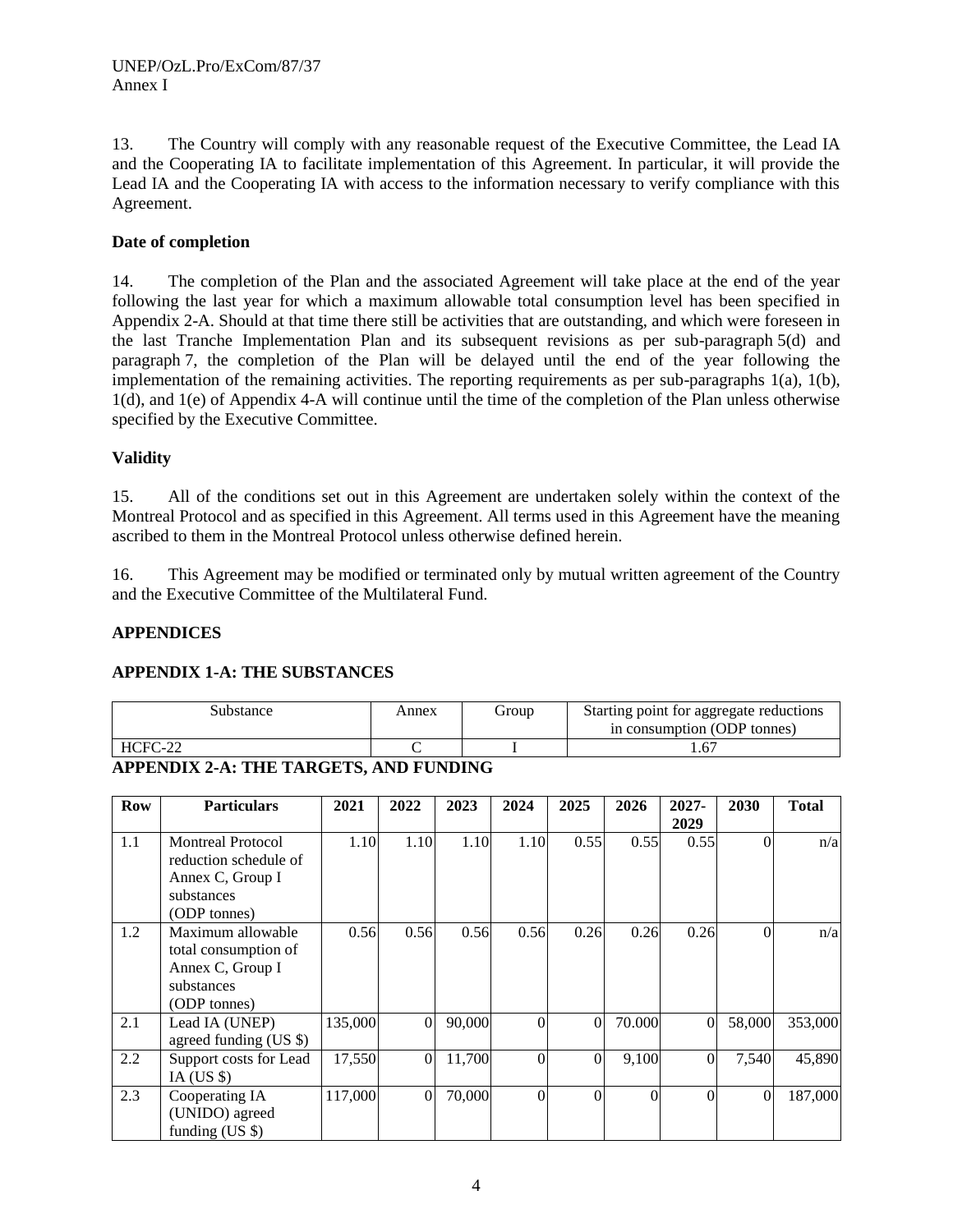| Row   | <b>Particulars</b>                                                                                 | 2021    | 2022     | 2023      | 2024     | 2025 | 2026   | 2027-   | 2030   | <b>Total</b> |
|-------|----------------------------------------------------------------------------------------------------|---------|----------|-----------|----------|------|--------|---------|--------|--------------|
|       |                                                                                                    |         |          |           |          |      |        | 2029    |        |              |
| 2.4   | Support costs for                                                                                  | 10,530  | $\theta$ | 6,300     |          |      |        |         |        | 16,830       |
|       | Cooperating IA (US \$)                                                                             |         |          |           |          |      |        |         |        |              |
| 3.1   | Total agreed funding<br>$(US \$                                                                    | 252,000 |          | 0 160,000 | $\Omega$ | 0    | 70,000 |         | 58,000 | 540,000      |
| 3.2   | 18,000<br>28,080<br>$\overline{0}$<br>9,100<br>7.540<br>$\Omega$<br>Total support costs<br>$(US \$ |         |          |           |          |      |        |         | 62,720 |              |
| 3.3   | 0 178,000<br>280,080<br>79,100<br>65.540<br>0<br>$\Omega$<br>Total agreed costs<br>$(US \$         |         |          |           |          |      |        | 602,720 |        |              |
| 4.1.1 | Total phase-out of HCFC 22 agreed to be achieved under this Agreement (ODP tonnes)                 |         |          |           |          |      |        |         |        | 1.09         |
| 4.1.2 | Phase-out of HCFC-22 to be achieved in the previous stage (ODP tonnes)                             |         |          |           |          |      |        |         | 0.58   |              |
| 4.1.3 | Remaining eligible consumption for HCFC-22 (ODP tonnes)                                            |         |          |           |          |      |        |         |        |              |

Date of completion of stage I as per stage I Agreement: 31 December 2021.

#### **APPENDIX 3-A: FUNDING APPROVAL SCHEDULE**

1. Funding for the future tranches will be considered for approval at the first meeting of the year specified in Appendix 2-A.

#### **APPENDIX 4-A: FORMAT OF TRANCHE IMPLEMENTATION REPORTS AND PLANS**

1. The submission of the Tranche Implementation Report and Plans for each tranche request will consist of five parts:

- (a) A narrative report, with data provided by tranche, describing the progress achieved since the previous report, reflecting the situation of the Country in regard to phase out of the Substances, how the different activities contribute to it, and how they relate to each other. The report should include the amount of ODS phased out as a direct result from the implementation of activities, by substance, and the alternative technology used and the related phase-in of alternatives, to allow the Secretariat to provide to the Executive Committee information about the resulting change in climate relevant emissions. The report should further highlight successes, experiences, and challenges related to the different activities included in the Plan, reflecting any changes in the circumstances in the Country, and providing other relevant information. The report should also include information on and justification for any changes vis-à-vis the previously submitted Tranche Implementation Plan(s), such as delays, uses of the flexibility for reallocation of funds during implementation of a tranche, as provided for in paragraph 7 of this Agreement, or other changes;
- (b) An independent verification report of the Plan results and the consumption of the Substances, as per sub-paragraph 5(b) of the Agreement. If not decided otherwise by the Executive Committee, such a verification has to be provided together with each tranche request and will have to provide verification of the consumption for all relevant years as specified in sub-paragraph 5(a) of the Agreement for which a verification report has not yet been acknowledged by the Committee;
- (c) A written description of the activities to be undertaken during the period covered by the requested tranche, highlighting implementation milestones, the time of completion and the interdependence of the activities, and taking into account experiences made and progress achieved in the implementation of earlier tranches; the data in the plan will be provided by calendar year. The description should also include a reference to the overall Plan and progress achieved, as well as any possible changes to the overall Plan that are foreseen.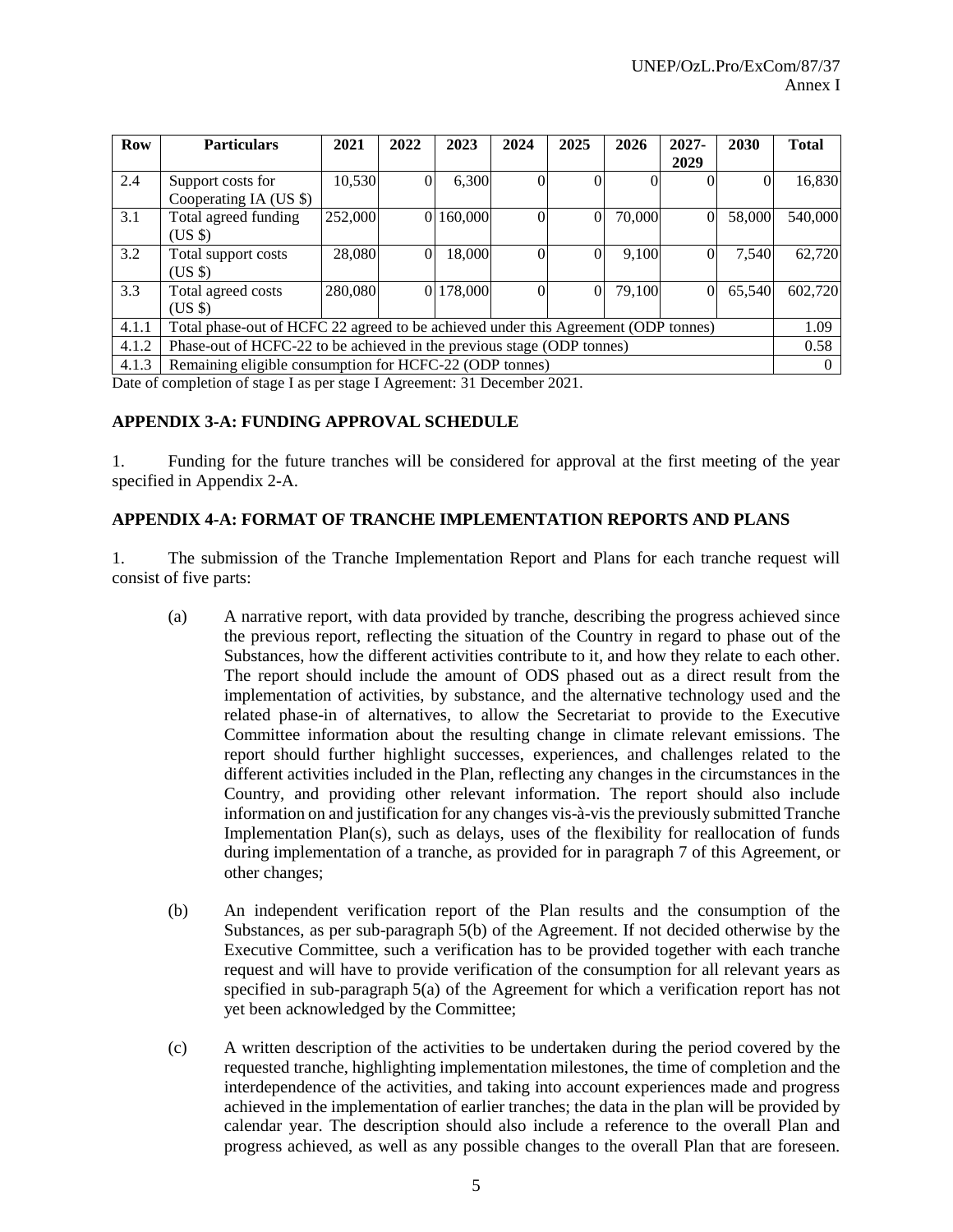The description should also specify and explain in detail such changes to the overall plan. This description of future activities can be submitted as a part of the same document as the narrative report under sub-paragraph (b) above;

- (d) A set of quantitative information for all Tranche Implementation Reports and Plans, submitted through an online database; and
- (e) An Executive Summary of about five paragraphs, summarizing the information of the above sub-paragraphs 1(a) to 1(d).

2. In the event that in a particular year two stages of the HPMP are being implemented in parallel, the following considerations should be taken in preparing the Tranche Implementation Reports and Plans:

- (a) The Tranche Implementation Reports and Plans referred to as part of this Agreement, will exclusively refer to activities and funds covered by this Agreement; and
- (b) If the stages under implementation have different HCFC consumption targets under Appendix 2-A of each Agreement in a particular year, the lower HCFC consumption target will be used as reference for compliance with these Agreements and will be the basis for the independent verification.

### **APPENDIX 5-A: MONITORING INSTITUTIONS AND ROLES**

1. All the monitoring activities will be coordinated and managed through the national ozone unit (NOU), which is included within the Plan. The NOU will submit annual progress reports on the status of implementation of the Plan to the Lead IA. The monitoring programme will therefore ensure effectiveness of all the proposed projects within the Plan through constant monitoring and periodic review of the performance of individual project. Independent verification will be conducted by an independent consultant arranged by the Lead IA.

### **APPENDIX 6-A: ROLE OF THE LEAD IMPLEMENTING AGENCY**

- 1. The Lead IA will be responsible for a range of activities, including at least the following:
	- (a) Ensuring performance and financial verification in accordance with this Agreement and with its specific internal procedures and requirements as set out in the Country's HPMP;
	- (b) Assisting the Country in preparation of the Tranche Implementation Reports and Plans as per Appendix 4-A;
	- (c) Providing independent verification to the Executive Committee that the Targets have been met and associated tranche activities have been completed as indicated in the Tranche Implementation Plan consistent with Appendix 4-A;
	- (d) Ensuring that the experiences and progress is reflected in updates of the overall plan and in future Tranche Implementation Plans consistent with sub-paragraphs 1(c) and 1(d) of Appendix 4-A;
	- (e) Fulfilling the reporting requirements for the Tranche Implementation Reports and Plans and the overall plan as specified in Appendix 4-A for submission to the Executive Committee, and should include the activities implemented by the Cooperating IA;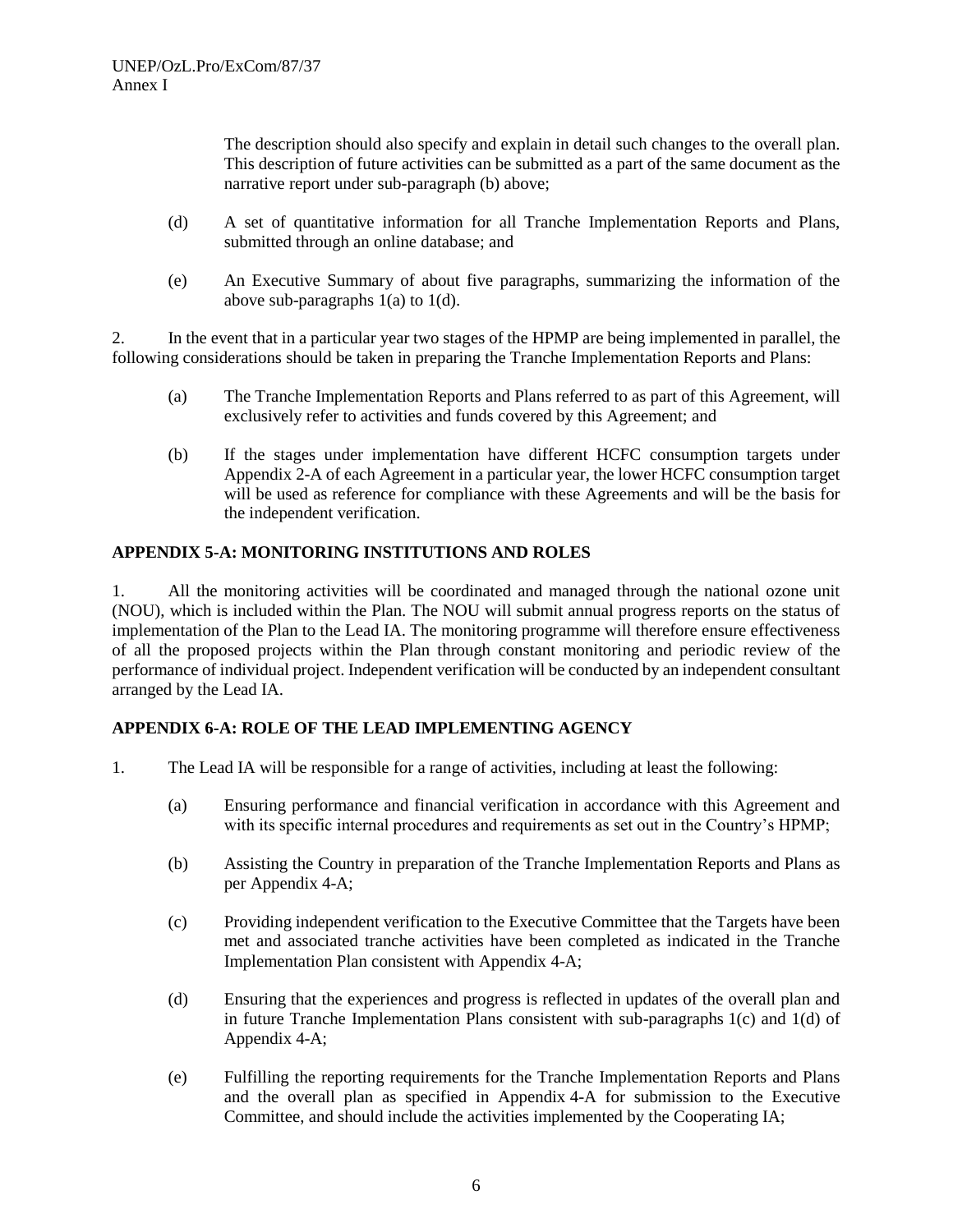- (f) In the event that the last funding tranche is requested one or more years prior to the last year for which a consumption target had been established, annual tranche implementation reports and, where applicable, verification reports on the current stage of the Plan should be submitted until all activities foreseen had been completed and HCFC consumption targets had been met;
- (g) Ensuring that appropriate independent technical experts carry out the technical reviews;
- (h) Carrying out required supervision missions;
- (i) Ensuring the presence of an operating mechanism to allow effective, transparent implementation of the Tranche Implementation Plan and accurate data reporting;
- (j) Co-ordinating the activities of the Cooperating IA, and ensuring appropriate sequence of activities;
- (k) In case of reductions in funding for failure to comply in accordance with paragraph 11 of the Agreement, to determine, in consultation with the Country and the Cooperating IA, the allocation of the reductions to the different budget items and to the funding of the Lead IA and each Cooperating IA:
- (l) Ensuring that disbursements made to the Country are based on the use of the indicators;
- (m) Providing assistance with policy, management and technical support when required;
- (n) Reaching consensus with the Cooperating IA on any planning, co-ordination and reporting arrangements required to facilitate the implementation of the Plan; and
- (o) Timely releasing funds to the Country/participating enterprises for completing the activities related to the project.

2. After consultation with the Country and taking into account any views expressed, the Lead IA will select and mandate an independent entity to carry out the verification of the HPMP results and the consumption of the Substances mentioned in Appendix 1-A, as per sub-paragraph 5(b) of the Agreement and sub-paragraph 1(b) of Appendix 4-A.

### **APPENDIX 6-B: ROLE OF THE COOPERATING IMPLEMENTING AGENCIES**

1. The Cooperating IA will be responsible for a range of activities. These activities are specified in the Plan, including at least the following:

- (a) Providing assistance for policy development when required;
- (b) Assisting the Country in the implementation and assessment of the activities funded by the Cooperating IA, and refer to the Lead IA to ensure a co-ordinated sequence in the activities;
- (c) Providing reports to the Lead IA on these activities, for inclusion in the consolidated reports as per Appendix 4-A; and
- (d) Reaching consensus with the Lead IA on any planning, co-ordination and reporting arrangements required to facilitate the implementation of the Plan.